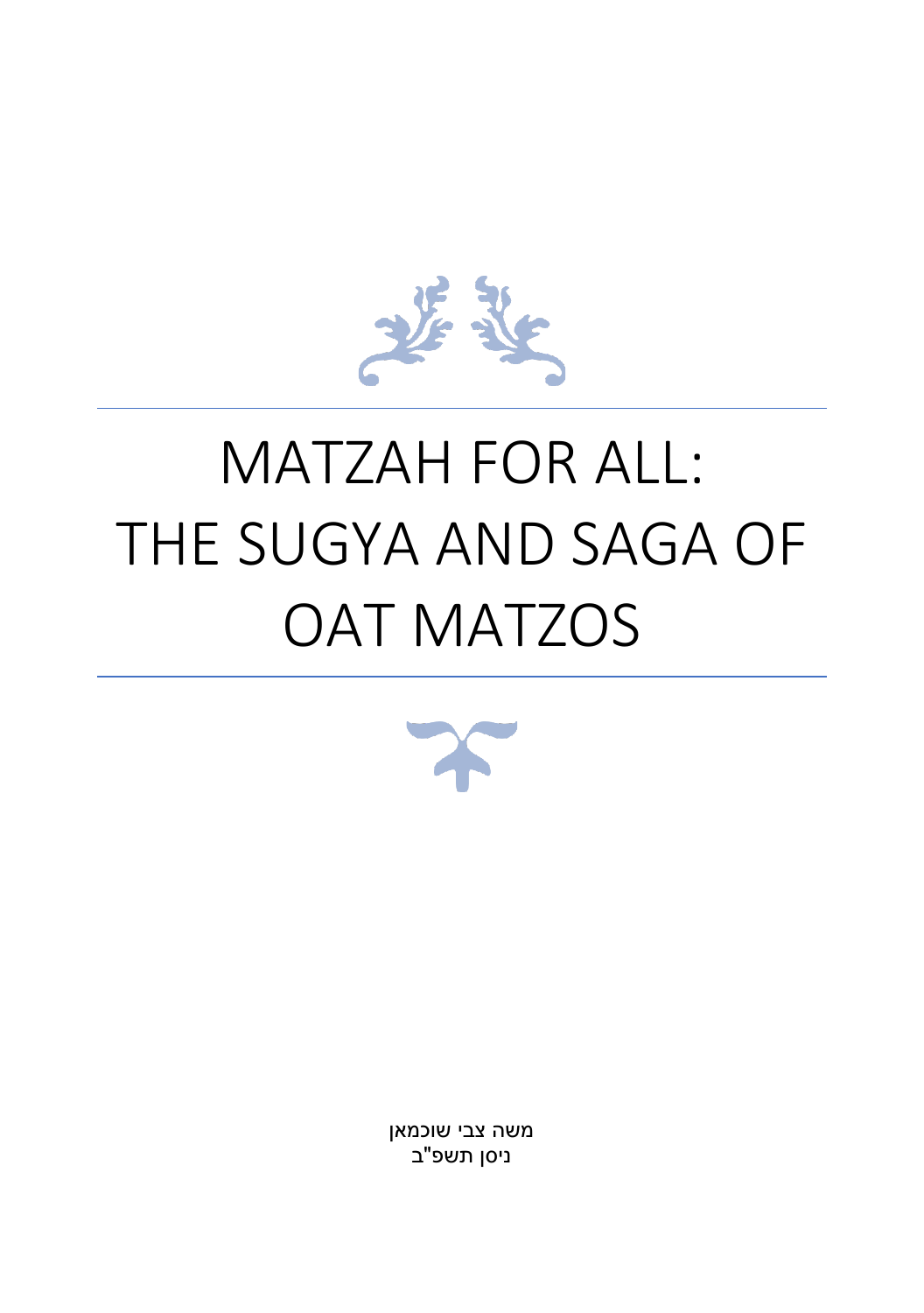Much has been written about the relatively recent innovation of matzah made from oats. The value of publishing another treatment on the topic is twofold: to provide current information, and also to maintain an awareness that oat matzos are not simply another, albeit more expensive, variety available to consumers. Rather, they are a niche product intended for a specific demographic group. To a lesser extent, some of the issues may apply to spelt matzos as well.

I am indebted to ג"הרה ר"מו HaRav Abba Zvi Naiman א"שליט, *Mara D'Asra* in Bais Medrash of Ranchleigh, for including an earlier draft of this article as part of the eleventh edition of *Kuntress Lemaan Tesapeir* for Peach 5782. This excellent journal has been published by the *kehilla* yearly since 5772. Back issues are available for download at: [www.zichronyaakoveliyahu.org/publications.html.](https://www.zichronyaakoveliyahu.org/publications.html)

Also, the article can be viewed in the Passover section of STAR-K's website, at [https://www.star-k.org/passover.](https://www.star-k.org/passover)

Any questions or comments are welcome at [mmschuchman@gmail.com.](mailto:mmschuchman@gmail.com)

יה"ר שנקיים " עַל־מַ צּוֹת וּמְ רֹרִ ים יֹאכְלֻהוּ" בשמחה ובששון במהרה בימנו.

*מ.צ.ש.*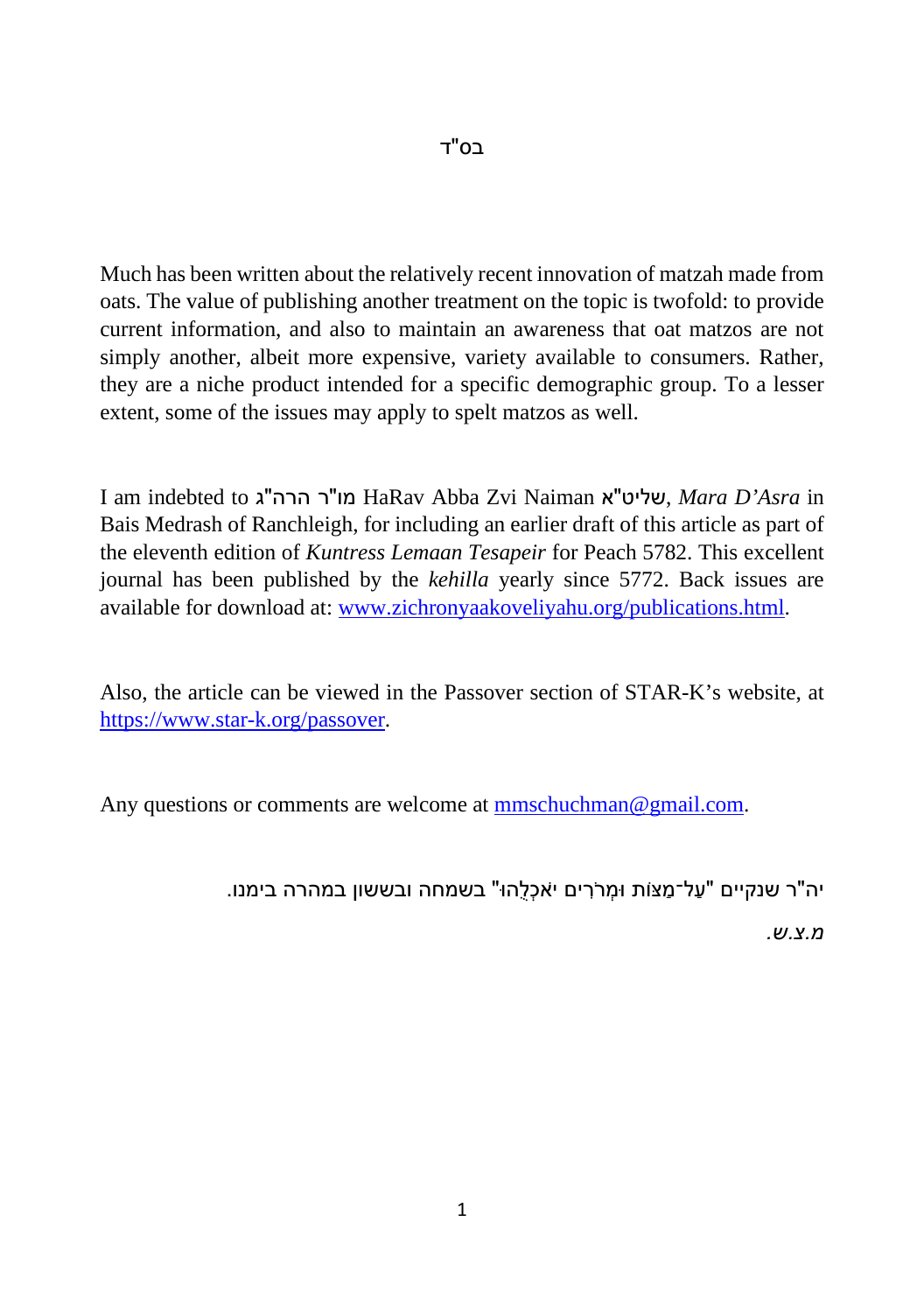# Matzah For All: The Sugya And Saga Of Oat Matzos

#### **Five Grains: Four Plus Oats**

Producing matzah fit for the mitzvah entails baking dough that is comprised of any of the Five Grains: wheat, barley, spelt, rye or oats (*Mishnah Pesachim* 2:5). [1](#page-2-0) Ramo (453:1) records the minhag is ideally to make matzah only from wheat. Reasons for the minhag are because wheat is generally more enjoyable and thereby a '*hiddur* mitzvah' (*Mishnah Berurah* from *Chok Yaakov*), or because the structure of a wheat kernel is hardier than the other grains, thus prolonging the time it takes before becoming chametz (Tiferes Yisroel, Pesachim [2](#page-2-1):5).<sup>2</sup>

Almost sixty years ago, there was a challenge to identifying *shiboles shu'al* (שִׁבֹּלֶת שׁוּעָל), the last of the Five Grains, as oats.<sup>3</sup> Nonetheless, the consensus of *Poskim* has been and firmly remains that oats are on the list.<sup>4</sup>

<span id="page-2-0"></span><sup>&</sup>lt;sup>1</sup> Other halachos affected by being classified among the Five Grains are: the ability to become chametz, *hafroshas challah*, *brochah rishonah* and *acharonah*, *chodosh*, and *bikurim*.

<span id="page-2-1"></span><sup>&</sup>lt;sup>2</sup> Another connection between wheat and matzah is found elsewhere in Ramo (475:7) who describes a now defunct custom of baking matzah in a way that is reminiscent of *Lachmei Todah*, which were baked from wheat. On the level of *machshavah*, a linkage between wheat and matzah can be developed following the position of R' Yehuda (*Brachos* 40a) that the *Eitz HaDaas* was wheat and, on some level, eating matzah is a rectification of that primordial sin.

<sup>3</sup> Professor Yehudah Felix (d. 5765/2005), whose works on flora and fauna in the Mishnah were respected by *Gedolei Yisroel*, objected to identifying *shiboles shu'al* as oats, primarily on grounds that the historical agricultural record indicates oats (and rye) were not cultivated in the region of Eretz Yisroel during times of Chazal. Therefore, he gave weight to another identification offered by the Aruch, also a Rishon, as more authentic. (Similarly, he argued that תמכא in the Mishnah cannot be *chrein*, horseradish, since that too did not exist in Mishnaic Eretz Yisroel.) See article by Rav Shmuel Meir Katz, Chaver Beis Din for Kof-K Kosher Supervision, in Kof-K's journal *Food For Thought*, Pesach 5773.

<sup>4</sup> Rav Shlomo Zalman Auerbach (*Halichos Shlomo*, Pesach, chap. 9, note 326) concerning both oats and *chrein*, emphasizes that our *masorah* is the final determinant for halachic application, not scientific investigation. Many cite Rav Elyashiv and Rav Moshe Feinstein as also being adamant in this regard. Likewise, Rav Yoshe Ber Soloveitchik (*Nefesh HoRav* p.53, *MiPeninei* HoRav p. 69) was steadfast in his family's understanding of the position articulated by his greatgrandfather, the *Bais HaLevi*, that establishing the identity of a species for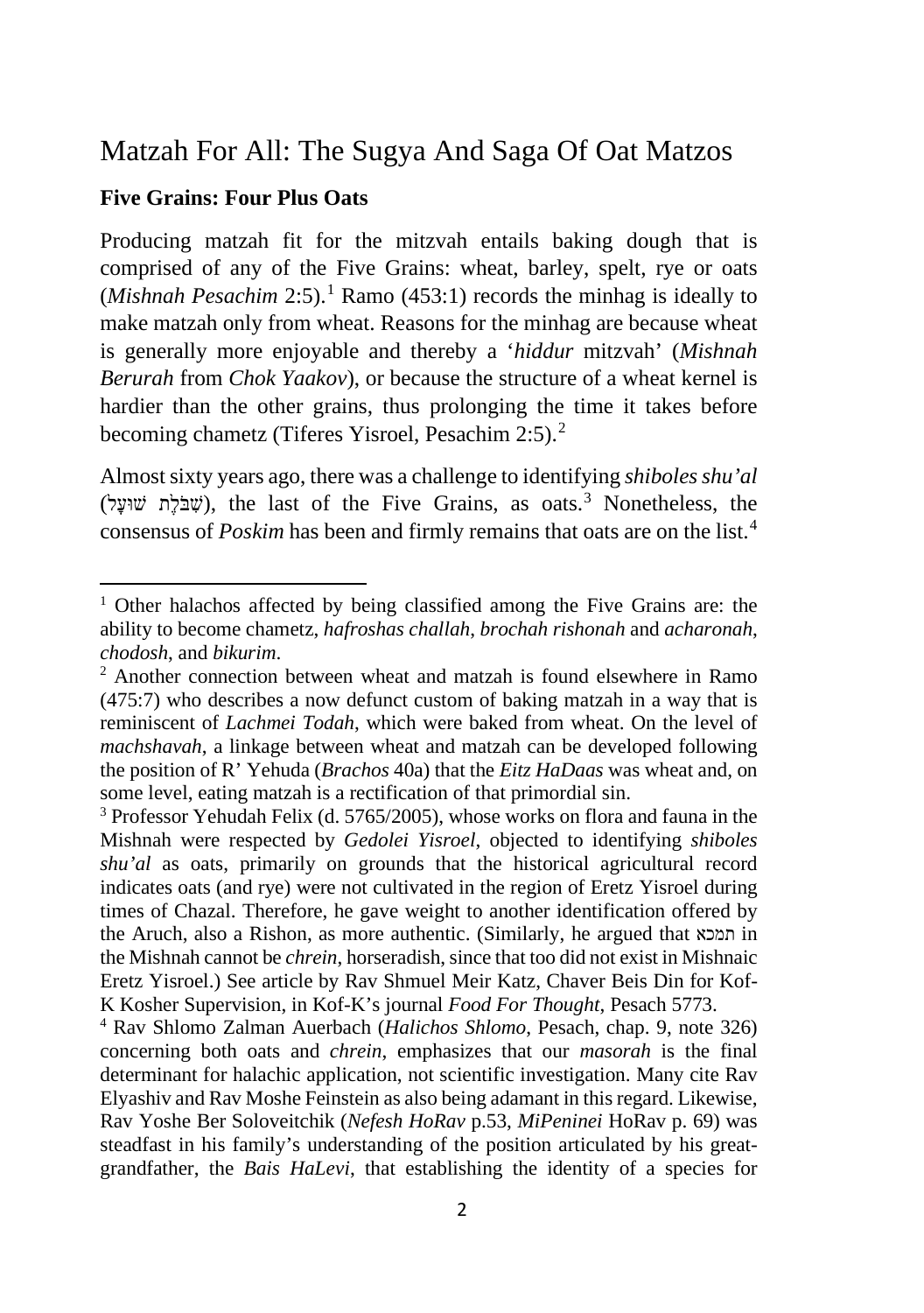Our *masorah* follows the earliest *Chachmei Ashkenaz* , Rabbeinu Gershom and Rashi (Pesachim 35a and Menachos 70a), who translate *shiboles shu'al* as *avoine* (א"אביינ(, which means oats in French and other Romance languages.

Inside the hull of a grain kernel are three sections: bran (thin outer layer), germ (small, nutrient-rich part), and endosperm (bulk of the kernel, source of white flour). The endosperm contains gluten, a water-insoluble protein, which performs a dual role. When a kernel germinates for further reproduction, gluten nourishes the growing stalk; when a kernel is ground into flour and made into dough, gluten (the Latin word for glue) provides a sticky and elastic texture which prevents carbon dioxide gasses emitted by the fermenting grain sugars from escaping. This allows dough to rise and gives bread its fluffy texture.

Among the Five Grains, oats are an outlier since, unlike the other four, oats do not contain gluten<sup>[5](#page-3-0)</sup>. In place of gluten, oats have a different waterinsoluble protein called avenin. Compared to wheat flour where gluten comprises up to 85% of protein content, the concentration of avenin in oat flour protein is only about 15%.<sup>[6](#page-3-1)</sup> Therefore, when dough made from oat flour is left to ferment there is little to trap gas bubbles inside, resulting in bread that is much denser and crumblier than bread made from the other grains. Evidently, our *masorah* regards this weakened and more subtle form of leavening by oats as sufficient to be considered chametz. In contrast, other types of flour, such as rice or corn, when mixed with water,

mitzvah fulfillment (e.g. Five Grains for matzoh, *chilazon* for producing *techeiles*) can only be accomplished through *masorah* and not reconstituted by scientific methods. *Cf.* Rambam, Mishnah Torah, *Hil. Shemittah v'Yovel* 10:6, ,Journal *Masorah* also See" .שהקבלה והמעשה עמודים גדולים בהוראה ובהן ראוי להתלות" vol. 13; *Torah, Chazal and Science*, by Rav Moshe Meiselman, p.156.

Interestingly, Rav Sternbuch, in *Teshuvos v'Hanhagos* I:302, countenances the possibility that the status of oats among the Five Grains is a *safek*. However, seventeen years later, in V:130, he discounts the notion entirely. It seems that the record of Poskim who were initially *choshesh* for Prof. Felix's assertion, *lechumrah*, before later dismissing it, has been redacted from the literature.

<span id="page-3-1"></span><span id="page-3-0"></span><sup>5</sup> While oats do not naturally contain gluten, they are often tainted with gluten due to cross-contamination from other grains during growing and processing. <sup>6</sup> https://www.ncbi.nlm.nih.gov/pmc/articles/PMC5635790/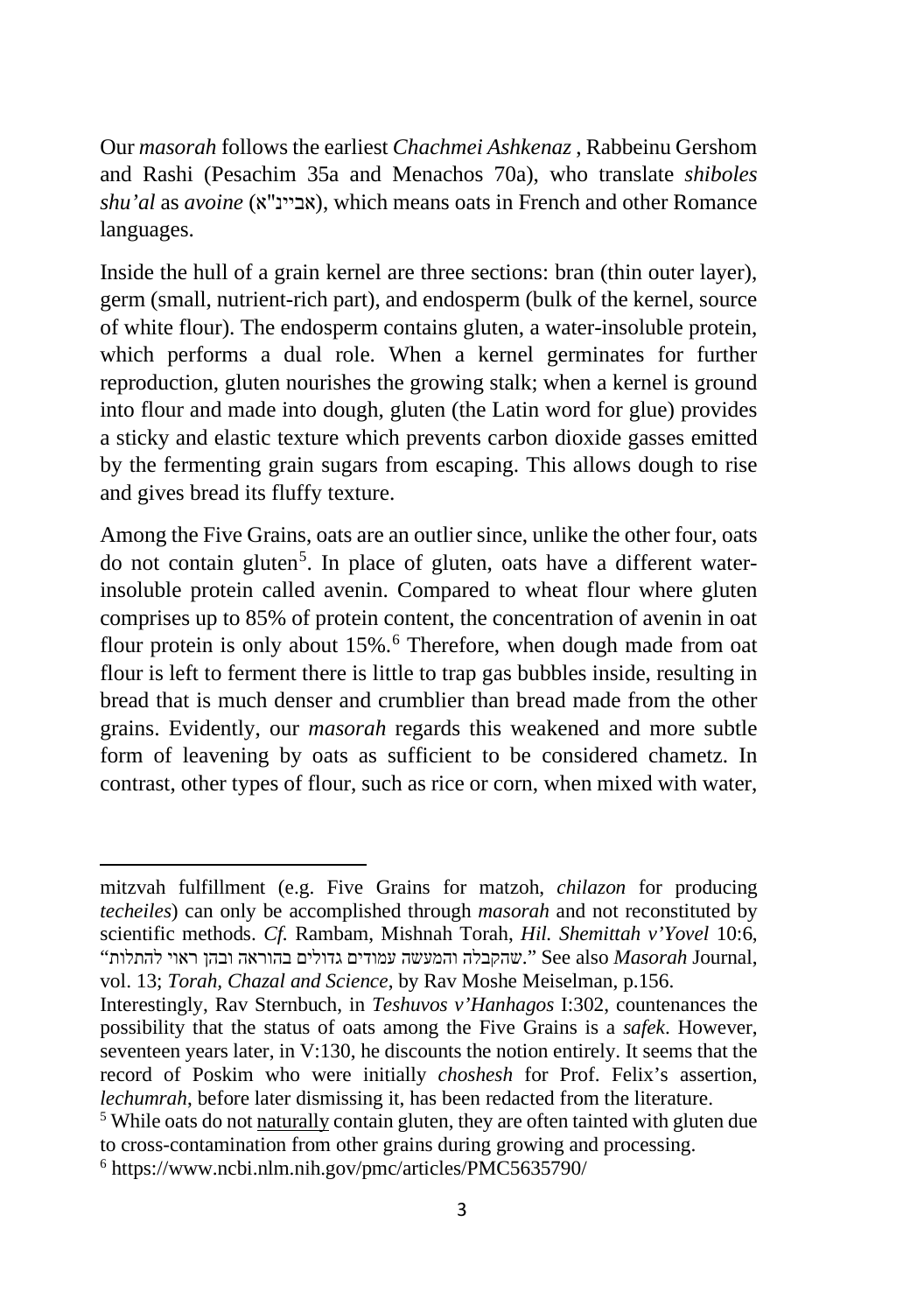reach a state of *sirchon*, spoilage, but never become chametz (*Pesachim*   $35a$ ).<sup>[7](#page-4-0)</sup>

# **Celiac and Gluten**

Celiac disease, where the lining of the small intestine is damaged and prevents the body from absorbing vital nutrients, was first described 1900 years ago by the Greek physician Aretaeus. It was linked with grain consumption during World War II by a Dutch pediatrician who observed how symptoms were relieved when sufferers avoided products made with wheat flour. In the 1950s, gluten specifically was identified as the component which triggers adverse effects. [8](#page-4-1) Further studies concluded that celiac is a hereditary autoimmune disorder, where gluten provokes the immune system to attack the person's own body.<sup>[9](#page-4-2)</sup>

About 1% of the population, on average, is affected by celiac disease, with a slightly higher-than-average prevalence among Jews.[10](#page-4-3) The condition may progress to the point where even trace amounts of gluten can be dangerous. Research is still ongoing into whether Non-Celiac Gluten Sensitivity exists, inducing symptoms in people without genetic markers. Those who feel their digestive health is impacted by gluten try to maintain intake levels below certain thresholds but do not take measures to avoid it entirely.

# **Spiritual Gain vs. Physical Pain**

How does this impact the mitzvah of matzah? Standard *shmurah* matzos today are produced from a wheat variety called 'soft red winter'.<sup>[11](#page-4-4)</sup> 'Hard' and 'soft' refer to kernel texture and reflect gluten content. Hard wheat

<span id="page-4-0"></span><sup>7</sup> See *Torah, Chazal and Science* which notes the confidence *Chazal* had to state definitively that only the Five Grains become chametz. They were unequivocal that another grain fitting this description could never be discovered in the future. <sup>8</sup> Wheat gluten is composed of gliadin and glutenin proteins in approximately equal proportion. The amino acid sequences within the gliadin proteins are responsible for the celiac reaction, [https://en.wikipedia.org/wiki/Gliadin.](https://en.wikipedia.org/wiki/Gliadin)

<span id="page-4-2"></span><span id="page-4-1"></span><sup>9</sup> Celiac, an inborn immune disorder, is not the same as wheat allergy, where the body produces antibodies to fight proteins in wheat. People with wheat allergy may consume other grains, even those with gluten.

<span id="page-4-3"></span><sup>1</sup>[0https://celiac.org/main/wp-content/uploads/2016/06/ethnicitymanuscriptproofs.pdf](https://celiac.org/main/wp-content/uploads/2016/06/ethnicitymanuscriptproofs.pdf)

<span id="page-4-4"></span> $11$  Winter wheat is planted in fall and harvested in late spring / early summer. This is why matzah generally avoids the prohibition of *chodosh*.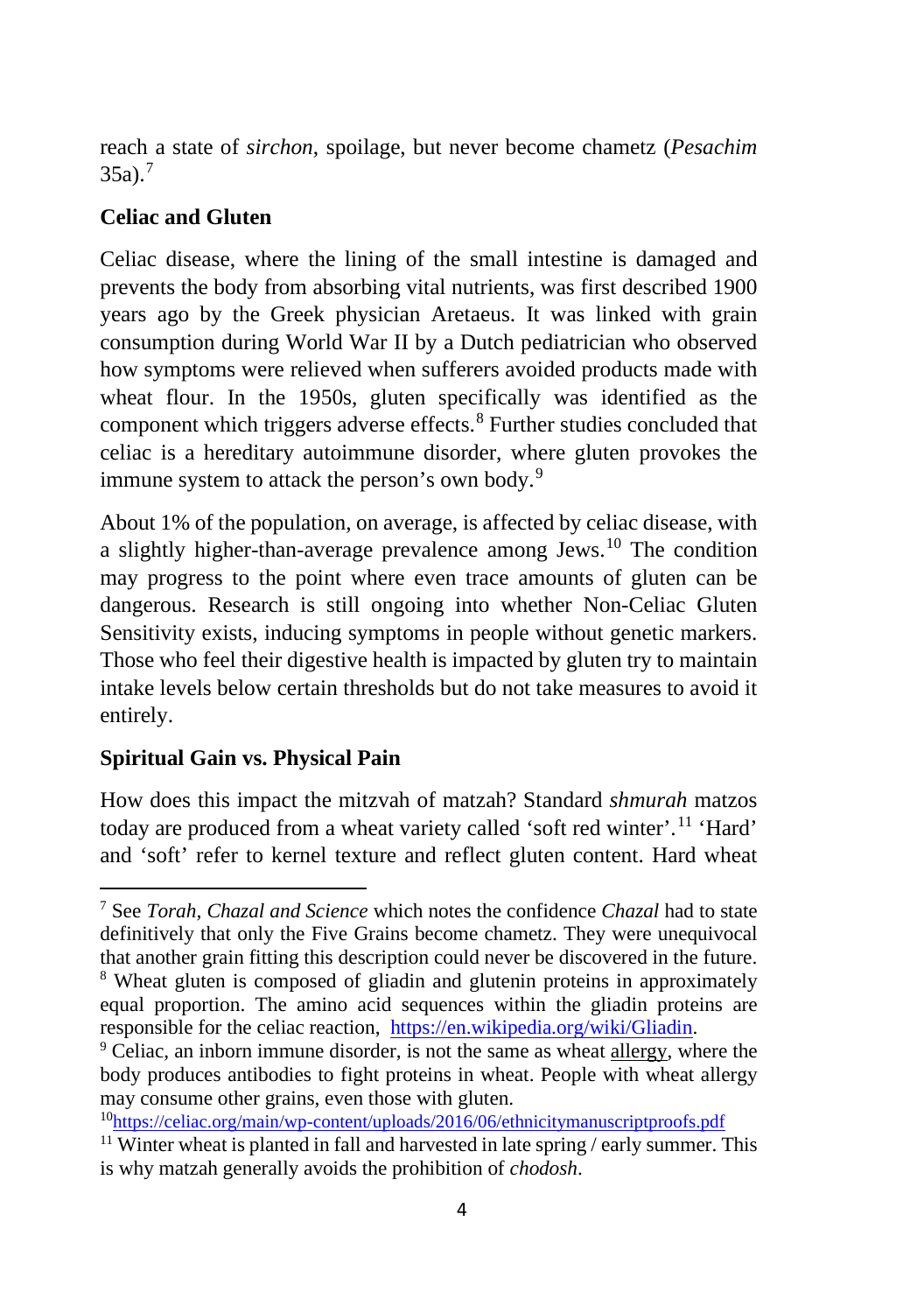contains more gluten than soft wheat, making it ideal for breads and pastries. Soft wheat is better for crumbly items like pretzels, crackers, and matzah. (In actual practice, manufacturers use wheat blends to ensure uniform results.) Even though soft wheat has a lower gluten level, someone with actual celiac disease may still find it difficult to tolerate.

Generally, whenever there is a chance of dangerous consequences to one's vital health, he is exempt from mitzvah obligations - אֲנוּס רַחֲמַנָא פַּטְרֵיה. Performing a positive mitzvah in a way that poses risk to life is actually an *aveirah*, a transgression. Maharam Shick (O.Ch. 260) rules that one who chooses to perform the mitzvah and endanger himself has no license to make a *brachah*. However, when doing a *mitzvah* would only cause discomfort or temporary illness without long-term repercussions, the *halachah* is less defined.

Regarding the requirement to drink four cups of wine at the Seder, Shulchan Aruch (472:10) states:

```
מי שאינו שותה יין מפני שמזיקו או שונאו צריך לדחוק עצמו ולשתות לקיים מצות ארבעה 
                        כוסות
```
*One who does not drink wine because it harms him or because he dislikes it must still push himself and drink to fulfill the mitzvah of Four Cups*.

The source for this ruling is the Talmud (*Bavli*, *Nedarim* 49a; *Yerushalmi*, *Pesachim* 10:1) which cites Amoraim who would drink wine at the Seder even though it caused them headaches for months afterwards. *Poskim* (see *Mishnah Berurah* and *Kaf HaChaim*) note one must exert himself only if he will still continue to function, albeit with discomfort. However, if he will be rendered immobile, i.e., confined to bed, then there is no obligation for one to drink wine.<sup>[12](#page-5-0)</sup>

<span id="page-5-0"></span><sup>12</sup> When these *halachos* were formulated, grape juice was not available during Pesach. In the Talmud, grape juice appears in the context of squeezing grapes and drinking it immediately thereafter (*Bava Basra* 97b). Before the advent of refrigeration and pasteurization, grapes (the fruit or its juice) – which are harvested in fall – would spoil long before spring, unless fermented and preserved as wine. Not until the late  $19<sup>th</sup>$  century was grape juice available commercially. Kosher grape juice production began in the 1920s, during Prohibition, marketed as "Kosher Unfermented Wine". Although Poskim permit using grape juice for *daled kosos* when necessary, fulfilling the '*derech cheirus'* component of the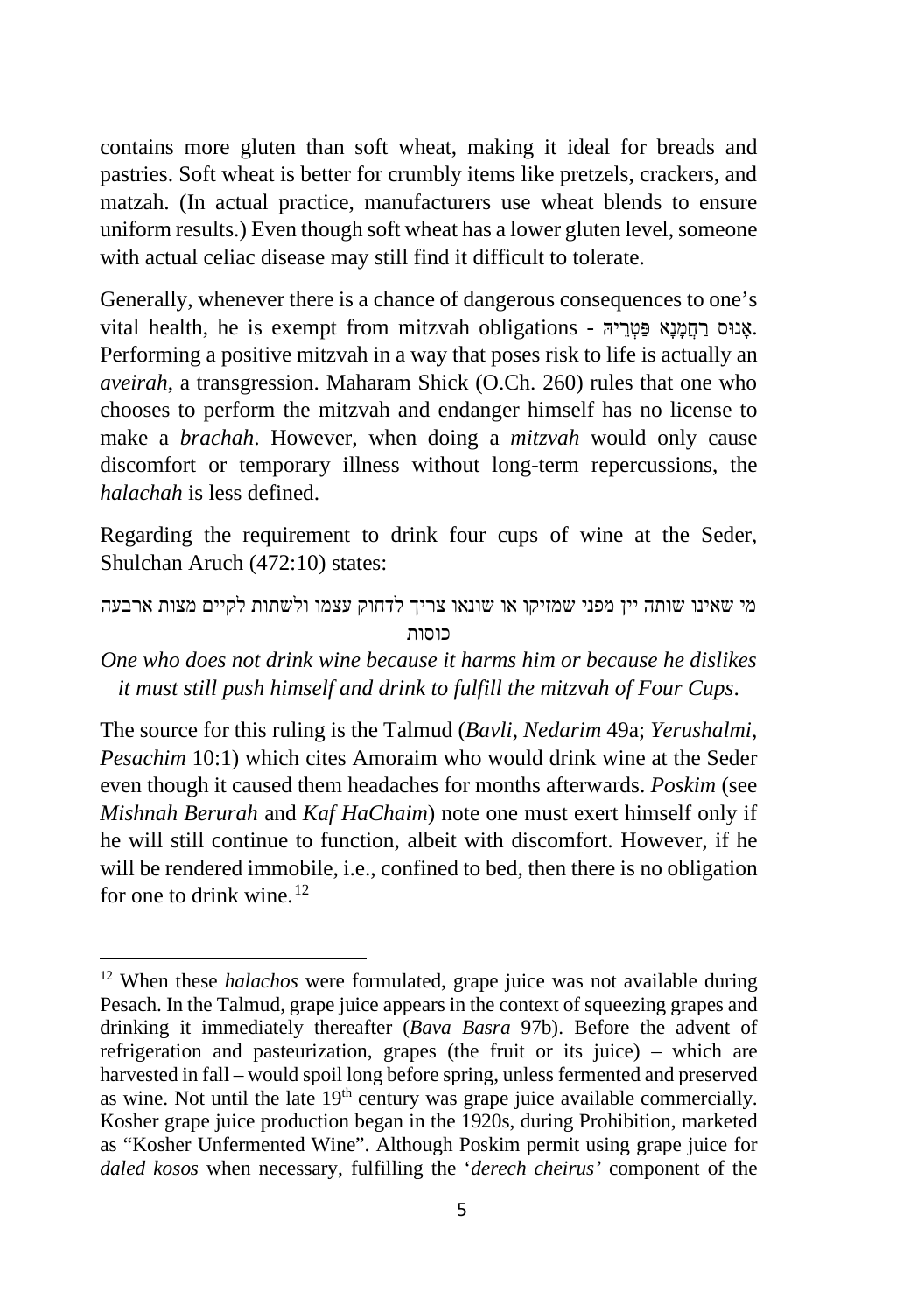*Kaf HaChaim* extends this halachic distinction to eating matzah as well. Someone who will experience discomfort must still eat the minimal amount for *motzei matzah* and *afikomon*, but someone who will become immobilized is exempt.

*Mishnah Berurah*, on the other hand, appears to disagree with this extension. He too distinguishes between discomfort and immobilization with regard to *daled kosos*. But in *Shaar HaTziyon* he adds the reason for the exemption when becoming bedridden is because one must drink wine at the Seder "*derech cheirus*", in a matter of freedom, which is contravened when it causes severe illness. This implies that all other *mitzvos*, which are not limited by "*derech cheirus*", e.g., matzah, must be performed even to the point of illness – provided there is no prospect of danger to life.

This is indeed the position of *Maharam Shick* (*ibid*.) that one must eat matzah (and marror) even if it may cause illness, so long there is no chance of risk to life.[13](#page-6-0) He does not make this point, but it's reasonable to assume that even *Maharam Shick* agrees there is no obligation to perform a mitzvah if it will result in lifelong bodily malfunction. The prooftext for this halachah is the Amoraim who drank wine despite becoming ill for a few months, but not indefinitely.

Later *Poskim* explain the *Mishnah Berurah* too can agree with *Kaf HaChaim* (and against *Mahram Shick*), that one is not obligated to become severely ill, even temporarily, for a mitzvah. Why then does he mention the reason of "*derech cheirus*" which is unique to *daled kosos*, implying that other mitzvos do not share this exemption? Various approaches are offered:

mitzvah requires some alcoholic content. One may minimize the amount of wine to drink by: 1) only drinking a majority of the *revi'is*/*kos*, and not the entire cup, 2) diluting the wine. Rav Moshe Heinemann holds that the resultant mixture should contain at least 4% alcohol. Therefore, wine which has 12% alcohol content can be diluted to 1/3 wine and 2/3 water. See STAR-K's annual Pesach Guide for further details.

<span id="page-6-0"></span><sup>13</sup> Maharm Shick writes the halachah of drinking *daled kosos* despite severe side effects applies "*kol shekain*" (כל שכן) to eating matzah and marror. Matzah is understood since it's a *mitzvah d'oraissa*. Why there is a *kol shekain* to marror is unclear.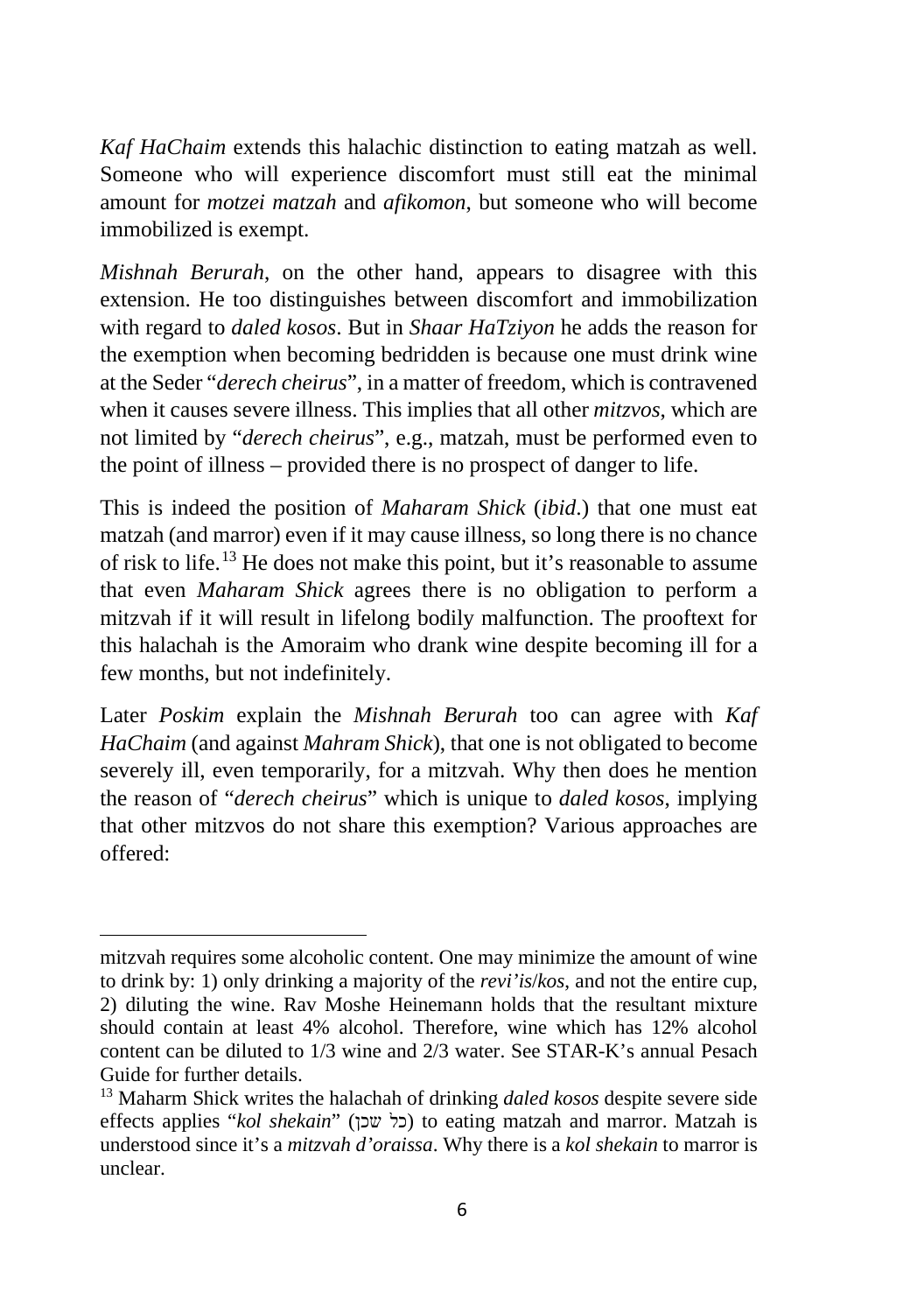1) *Daled kosos* belongs to a category of mitzvos established for *pirsum haNeis*, publicizing the miracle (along with reading Megillas Esther on Purim and lighting the menorah on Chanukah). These mitzvos, although Rabbinic, require one to stretch himself beyond normal halachic limits.<sup>[14](#page-7-0)</sup> For example, while one usually does not need to spend more than one-fifth of his assets to perform a mitzvah, for mitzvos involving *pirsum haNeis*  one must sell all his possessions. Therefore, it's conceivable that *daled kosos* is stricter than other mitzvos in this aspect too, obligating one to undertake a chance of becoming bedridden or contracting long-term illness (that is not life threatening) for the sake of the mitzvah. However, since that would not be considered drinking *derech cheirus* there is no such obligation.[15](#page-7-1) But other mitzvos, like eating matzah, that are bound by the normal limit of not spending more than one-fifth would likewise be limited by the amount of discomfort one must endure to fulfill the mitzvah.

2) Even though one is not obligated to become bedridden for the sake of a positive mitzvah, one who extends himself to that degree has nevertheless fulfilled the mitzvah. An exception is *daled kosos*, since drinking *derech cheirus* is essential to the mitzvah. If drinking wine causes severe illness (as opposed to annoying pain, like a hangover) that is not "*derech cheirus*" and no mitzvah has been performed.<sup>[16](#page-7-2)</sup>

## **The Solution: Oat Matzah**

For many years, sufferers of celiac disease confronted these issues when it came to the mitzvah of matzah on Pesach. They would evaluate if ingesting matzah would merely cause manageable distress or more serious symptoms and seek halachic guidance accordingly. Mostly, they devoutly relied on the dictum of (קהלת ח:ה) יָשׁוֹמֵר מִצְנָה לֹא יֵדַע דָּבָר רָע (קהלת ח mitzvos will not confront danger.<sup>17</sup> "Is there another option?" is a question that was left unasked.

<span id="page-7-0"></span><sup>14</sup> See Bais Medrash of Ranchleigh, *Kuntress L'maan Tesapier* Pesach 5781, page199.

<span id="page-7-1"></span><sup>15</sup> See Rav Tzvi Pesach Frank, *Mikraei Kodesh*, Pesach II, *siman* 163; *Shu"t Minchas Asher* III, *simanim* 42-43.

<span id="page-7-2"></span><sup>16</sup> See *Teshuvos v'Hanhagos* I:302

<sup>17</sup> *Teshuvos v'Hanhagos, ibid*.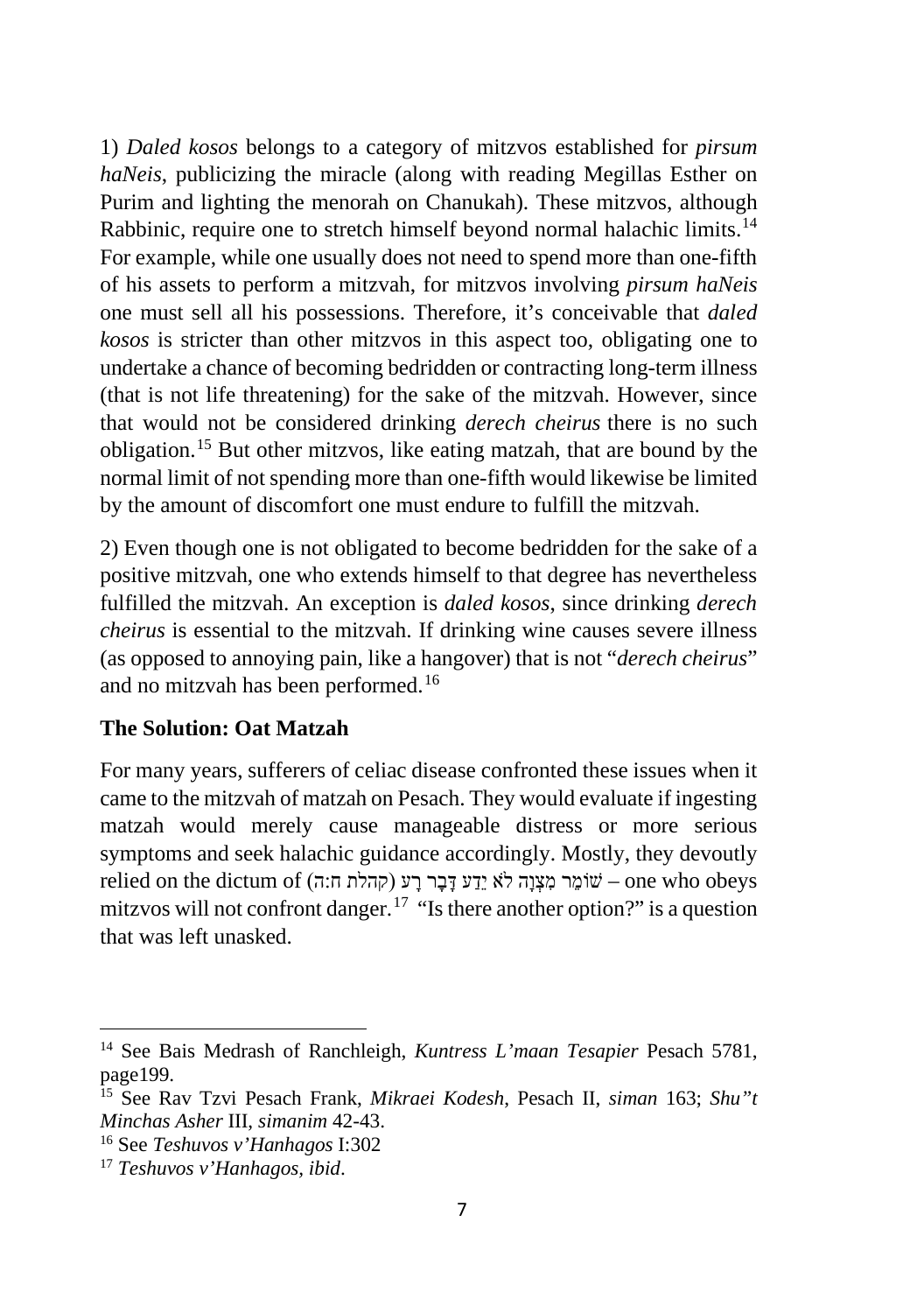Almost forty years ago, in the mid-'80s, Rabbi Ephraim Kestenbaum, a chemist from Golders Green in London, was prompted by his young daughter, who was diagnosed with celiac, to capitalize on the inclusion of oats in the list of Five Grains and solve the dilemma by creating glutenfree oat matzah. After much experimentation and perseverance working with the crumbly gluten-less dough, his endeavor yielded a product that became popular among the community of celiac sufferers. Other bakeries have since followed suit.

For reasons we shall see, these matzos are not for everyone. People who suspect they have gluten intolerance but not celiac, or who have a mild wheat allergy, should ideally consume a minimal *shiur* of wheat matzah. If necessary, they can eat only a bite for *motzi matzah* and save the requisite *k'zayis* for *afikoman*. [18](#page-8-0) Alternatively, they may use *shmurah* matzah made from spelt. Gluten found in spelt is a more delicate variety than the gluten in wheat and is more water soluble. Furthermore, spelt has higher fiber content than wheat, aiding its digestion.

## **Challenges of Oat Matzah**

We have long-established traditions, evolved over thousands of years, in making matzah from wheat. Granted, the matzah we eat today is not identical to what was consumed centuries ago.<sup>[19](#page-8-1)</sup> But the methods of working with wheat flour are familiar, built upon ample precedent in the realms of both halachic theory and practice, minor discrepancies between communities notwithstanding. With respect to other grains, there is no such strong basis. In particular, baking matzah from oat flour poses special challenges.

After stalks are removed during harvest, the remaining whole oats are comprised of a protective hull, which goes for animal feed, and an inner

<span id="page-8-0"></span><sup>18</sup> *Minchas Asher* III *siman* 43, explains that someone who limits matzah consumption at the Seder to just one *k'zayis* has consumed his *afikoman*, after which nothing else may be eaten. Therefore, the *k'zayis* should be saved for the end. Additionally, eating the *k'zayis* after partaking from the *seudah* fulfills the enhanced mitzvah of eating *al hasovah*, to do the mitzvah while already partially satiated. *Cf. Shulchan Aruch O.Ch., siman 482*.

<span id="page-8-1"></span><sup>&</sup>lt;sup>19</sup> Our matzah today is much thinner and more rigid than what our ancestors used. See *Shu"t Minchas Asher* III, siman 64; *Hakirah* Journal vol. 17, "The Thick and Thin of the History of Matzah", by Ari Z Zivitofsky and Ari Greenspan.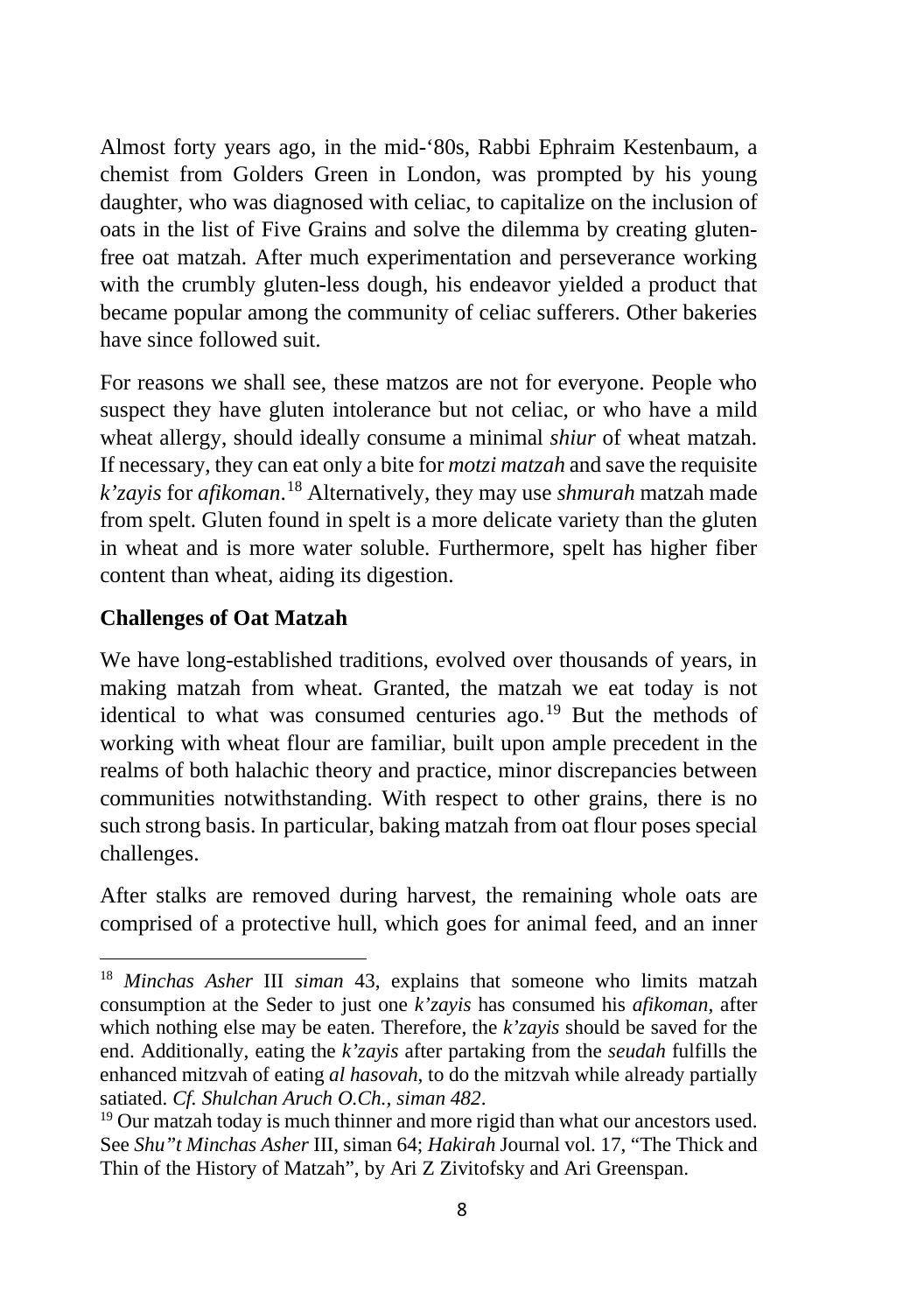groat, which is processed into human food. Oat groats contain a concentration of enzymes and lipids which become decompartmentalized during milling. Their interaction starts a reaction that eventually leads to a rancid aroma and bitter taste in a matter of days. Shelf stable oats are produced industrially by deactivating the enzymes in a process called kilning. This involves a long vertical cylinder where live steam is injected to raise the temperature of the groats, followed by radiant heat which evaporates excess moisture. Only then are the oats milled to various specifications.

The regular kilning process is not an option for Pesach as the steam will cause the oats to become chometz. Consequently, a different technique had to be developed specifically for producing oat matzah.

Rav Osher Westheim, Dayan of the Manchester Bais Din (*niftar* at the beginning of the Covid epidemic) was involved with the kashrus of oat matzah from the very beginning. In 5744/1984 he consulted with Rav Chanoch Dov Padwa of London (author of *Cheshev HaEifod*) to allow heating the groats with dry air blown through the cylinder. While not as effective as steam, it helps mitigate the bitterness somewhat. Rav Betzalel Rakow in Gateshead was also part of the discussion.

The following year, Rav Yitzchok Yaakov Weiss (author of *Minchas Yitzchok*, formerly chief Dayan in Manchester until 5730/1970 when he assumed the helm of *Eidah HaCharedis* in Yerushalayim), published a *teshuvah* prohibiting these oat matzos. After Rav Westheim met with Rav Weiss and discussed the matter, he partially retracted and allowed oat matzos for *cholim* (sick people) only, provided they were made in small batches and for personal use, not commercially.

Among the concerns is that the Five Grains are divided into different divisions, both for the purposes of *kilayim* - the prohibition of planting seeds of disparate species in proximity to one another (Mishnah *Kilayim*  1:1), and for determining which mixtures combine to form a dough large enough that obligates separation of *challah* (Mishnah *Challah* 4:2). Oats are considered a close relative of barley but not of wheat. Halachah regards barley as more susceptible to becoming chametz than wheat (*Pesachim*  40a, *Shulchan Aruch* 453:5) and oats should be treated with the same stringency. As such, the usual time allowance for wheat dough before it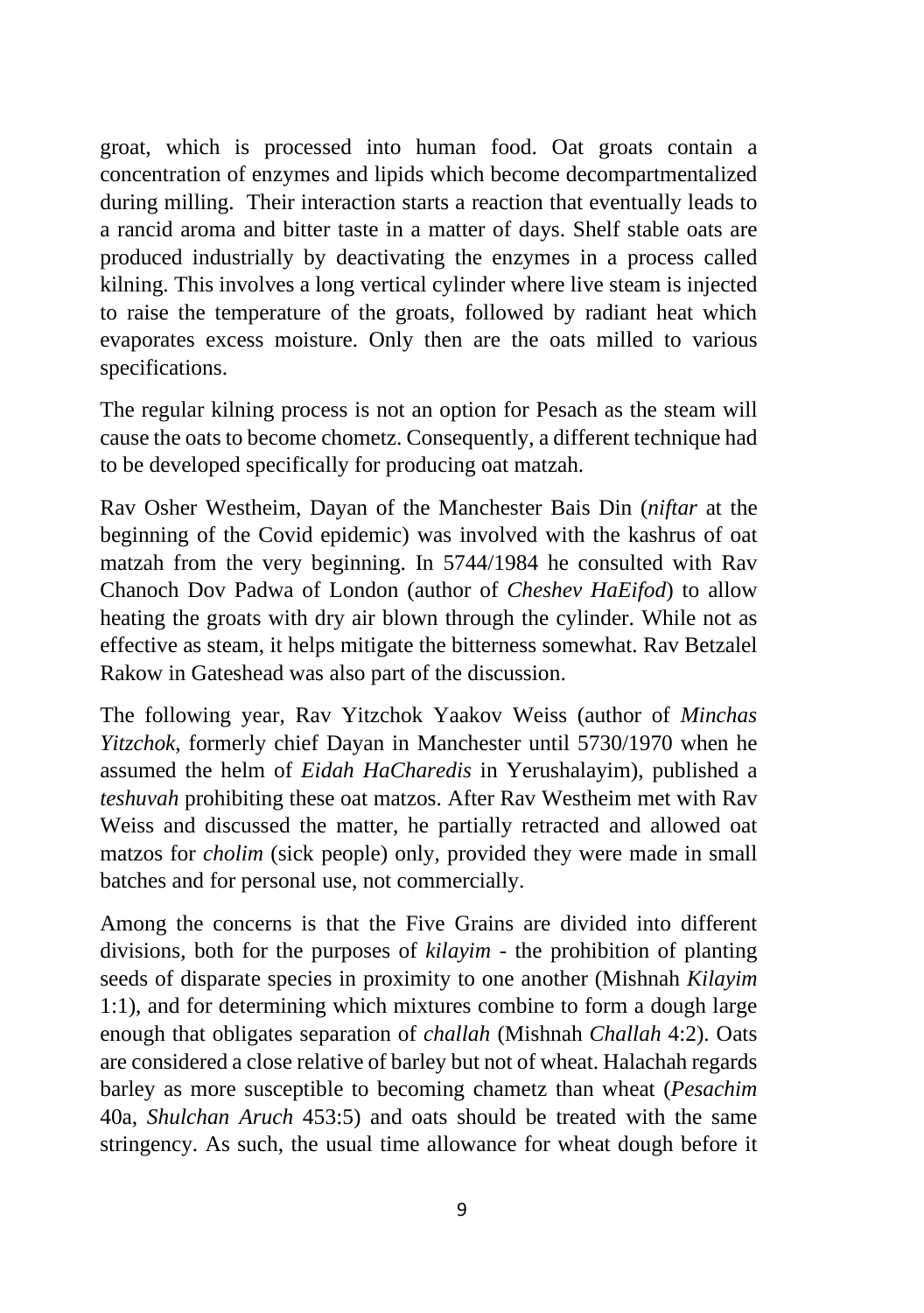enters the oven (known colloquially as '18 minutes') may not apply to oats and a shorter time window is needed.

Additionally, the nature and consistency of oat flour necessitates making oat matzos thicker than the range of acceptable norm today. This raises the possibility that even though the outside of the matzah is baked, the inside is not done well enough to remove concerns of becoming chametz.<sup>[20](#page-10-0)</sup>

#### **Absorbed Moisture**

A decade later, in 5755/1995, Rav Westheim and his colleagues posed to Rav Shmuel HaLevi Wosner in Bnei Brak (author of *Shevet HaLevi* and grandfather of Rav Westheim's son-in-law) additional halachic issues that they encountered regarding oat matzos.

One question concerned the considerable amount of *zeiyah*, moist vapor, emitted by the groats while being heated by the stream of forced hot air. Although the groats themselves emerge completely dry, perhaps we should be concerned that the kernels absorb some of the moisture in the chamber before steam escapes through vents. This moisture has the status of *mei peiros* (literally, fruit juice). Even according to the opinion that pure *mei peiros* does not cause grain to become chometz, nevertheless, when water is added to the mixture then grain becomes chometz very quickly. (*Shulchan Aruch* 462:1-2). Or maybe this case is better since the *mei peiros*

<span id="page-10-0"></span><sup>&</sup>lt;sup>20</sup> This concern is not exclusive to oat matzos. For economic reasons, commercial matzah bakeries keep their ovens very hot, well over 1000°F. This enables matzos to be baked quickly, about 12 seconds per matzah, increasing the amount produced per shift. Rav Yosef Eliyahu Henkin (5641/1881-5733/1973; sefer *Lev Ivra*, p.40; *Teshuvos Ivra* p.20) cautioned that this results in a downside that the outer surfaces are baked ( פנים קרימת(, while the inner layer is still raw ( בצק חוטי ממנו נמשכין(. Following his direction, some private *chaburos* insist on lowering the oven temperature. When Rav Heinemann supervises matzah baking, every single matzah is checked for this potential problem. A few minutes after being taken out of the oven, after it cools down a bit, a matzah should be hard and dry enough to "snap" when broken. Matzos still pliable at this stage are deemed '*vasser* matzos' - too soft - and are rejected for STAR-K (although the bakery's own *hashgochah* may accept them). Later, after the matzos are boxed, is too late to check since everything will harden by then. When matzos are rolled too thick the problem is even more common.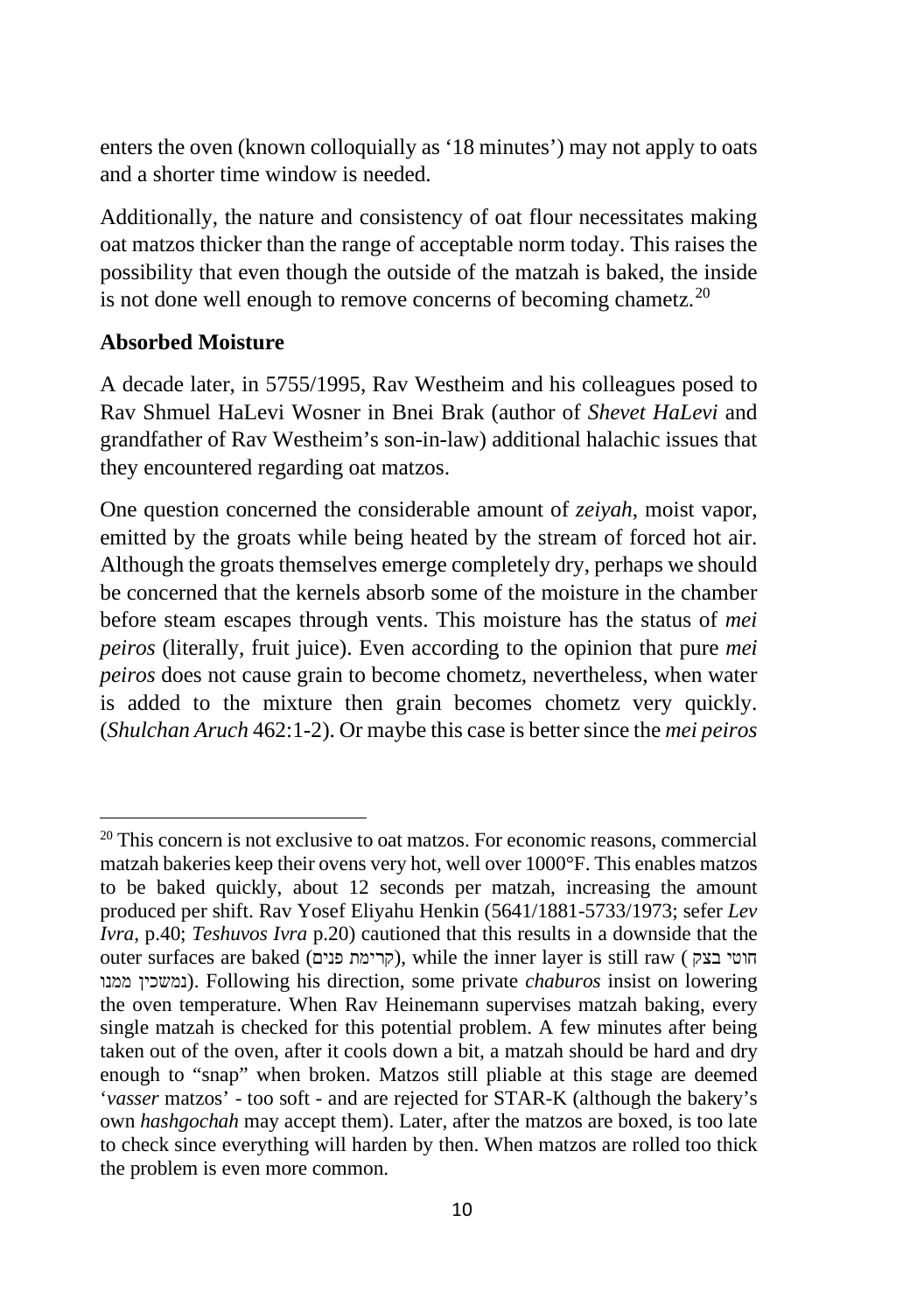are first absorbed in grain and completely dried, and only subsequently is water introduced during kneading.

*Bei'ur Halachah* (beginning of *siman* 462) discusses this scenario and cites different viewpoints. Ultimately, he rules that in a *sha'as hadchak*, extenuating circumstance, when there is no other reasonable alternative, there is grounds to rule leniently when *mei peiros* are absorbed before the grain comes in contact with water. The question then is if this leniency, issued in reaction to a rare, unexpected situation, can be extended to allow producing oat matzos under these circumstances on a regular basis?

## **Defining Matzah: Chametz Arrested or Avoided?**

Rav Westheim posed a second question to the *Shevet HaLevi* that he says was mentioned initially in discussions with his colleague and was raised again by a prominent American rabbi who felt it was a serious challenge to the production of oat matzah. We know this rabbi to be none other than Rav Moshe Heinemann, Kashrus Administrator of STAR-K Certification, and *Mara D'Asra* of Agudath Israel of Baltimore.

The question stems from the fact that applying heat to deactivate enzymes in the oats to prevent them from becoming rancid, at the same time, also prevents them from becoming **chametz**. The Gemara (*Pesachim* end of 39b, see Rashi) indicates, followed by Rambam (*Chometz U'Matzah* 3:3), that fully roasted grain kernels (*kilayos*, קלָיוֹת) can no longer become chametz when mixed with water. We may not rely on this leniency practically, lest the kernels are not fully roasted, but the fact remains.

What problem does this present? To the contrary, shouldn't removing the possibility of becoming chametz be an advantage, not a detriment, when making matzah?

Understanding this takes us back to the scriptural source in the Gemara (*Pesachim* 35a) for how we know that only the Five Grains are eligible for matzah, to the exclusion of any others. The Gemara presents a *hekeish*, a juxtaposition, between two parts of a *passuk*:

לֹא־תֹאכַל עָלָיו חָמֵץ, שִׁבְעַת יָמִים תֹּאכַל־עָלָיו מַצּוֹת לֶחֶם עֹנִי וגו' (פרשת ראה טז:ג) *Do not eat with it chametz; for seven days you shall eat with it matzah, etc.*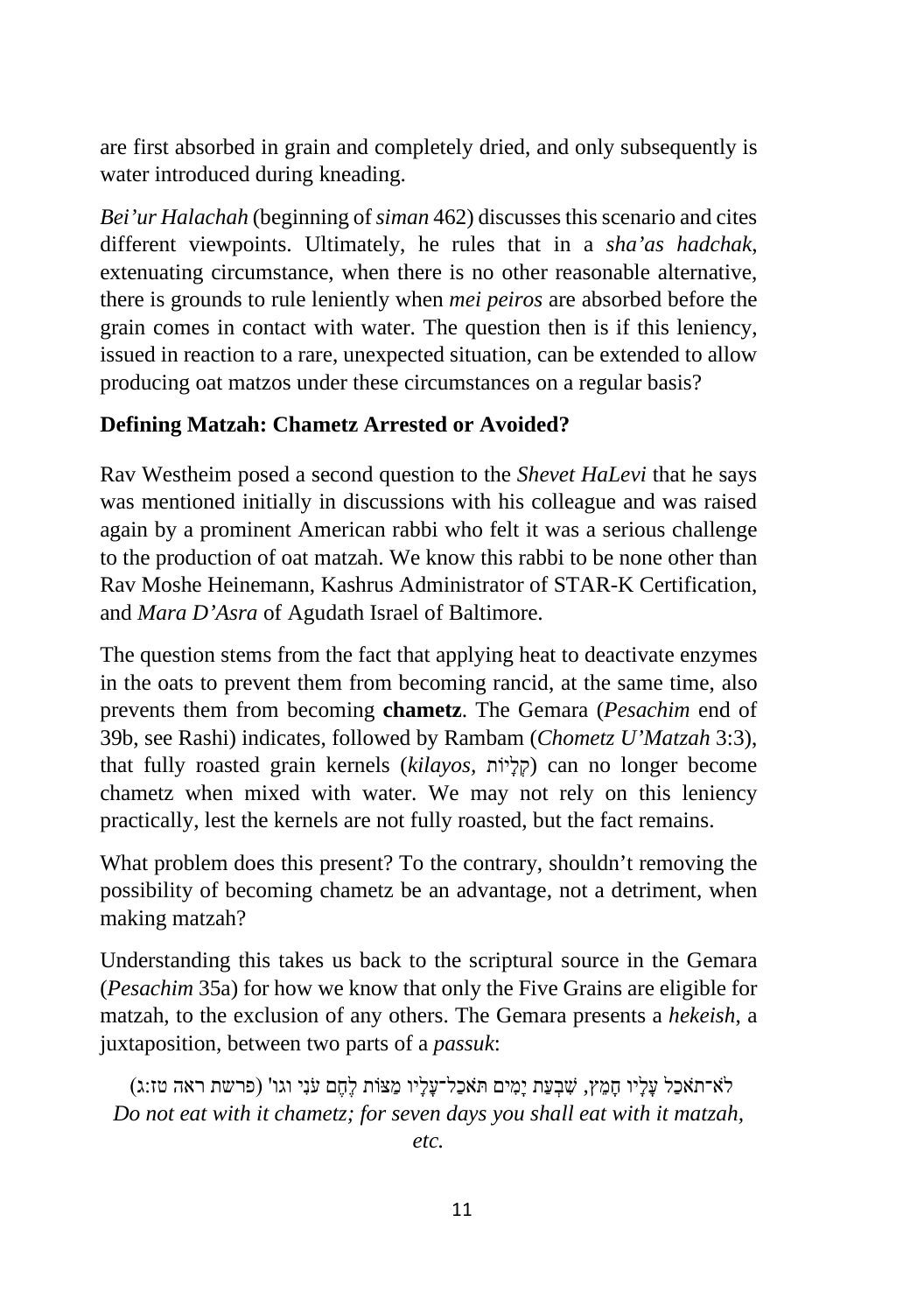This establishes a relationship between chametz and matzah, which is formulated as:

דְּבָרִים הַבָּאִים לִידֵי חִימּוּץ אֲדָם יוֹצֵא בָּהֶן יְדֵי חוֹבָתוֹ בְּמַצָּה, יַצְאוּ אֶלּוּ שֶׁאֵין בַּאִין לִידֵי חִ ימּוּץ, אֶ לָּא לִידֵ י סִ ירְ חוֹן *Items which become chametz (i.e. the Five Grains, when dough is left to rise) one may use to fulfill his obligation of matzah, excluding these (other grains) that cannot become chametz, only* sirchon *(spoilage) [and are thereby ineligible for matzah].*

The precise meaning of this requirement of "items which become chametz" is a matter of dispute among the major Rishonim.

Rambam (*Chametz U'Matzah* 6:5) writes that matzah kneaded from a mixture of flour and fruit juice (מי פירות) is eligible for the mitzvah<sup>21</sup>. Earlier (5:2), Rambam records that dough kneaded with fruit juice and no water whatsoever cannot become chametz. <sup>22</sup>

Combining these two rulings together, Rambam's position emerges that the requirement to use "items which become chametz" for matzah production does not mean that this specific batch of dough must have the potential to become chametz were it left to rise. If so, he would not allow using *mei peiros* for the mitzvah since they don't generate chametz (in his view). Rather, Chazal's formulation expresses the uniqueness of the Five Grains. Since they alone, from all the species in the world, have the ability to become chametz when mixed with water and left to rise, only they are qualified for making matzah.

<sup>21</sup> Rambam continues that fruit juices are permitted but not wine, oil, or milk. Matzah kneaded with any of those three liquids cannot be classified as *lechem oni* (לחם עוני) and is thereby invalid for the mitzvah.

<sup>22</sup> Rabbeinu Tam concurs with the Rambam, while Rashi (*Pesachim* 35a) and Raavad (*Hasagos* 5:2) disagree. They hold that dough made with *mei peiros* will become *chometz nukshah* if left to rise. There is no *kareis* for this type of chametz, only a תעשה לא or perhaps just an דרבנן איסור. Rama (462:3) rules to be *machmir* for Rashi and Raavad, disallowing dough kneaded with fruit juices, except for *cholim* who may rely on the majority view.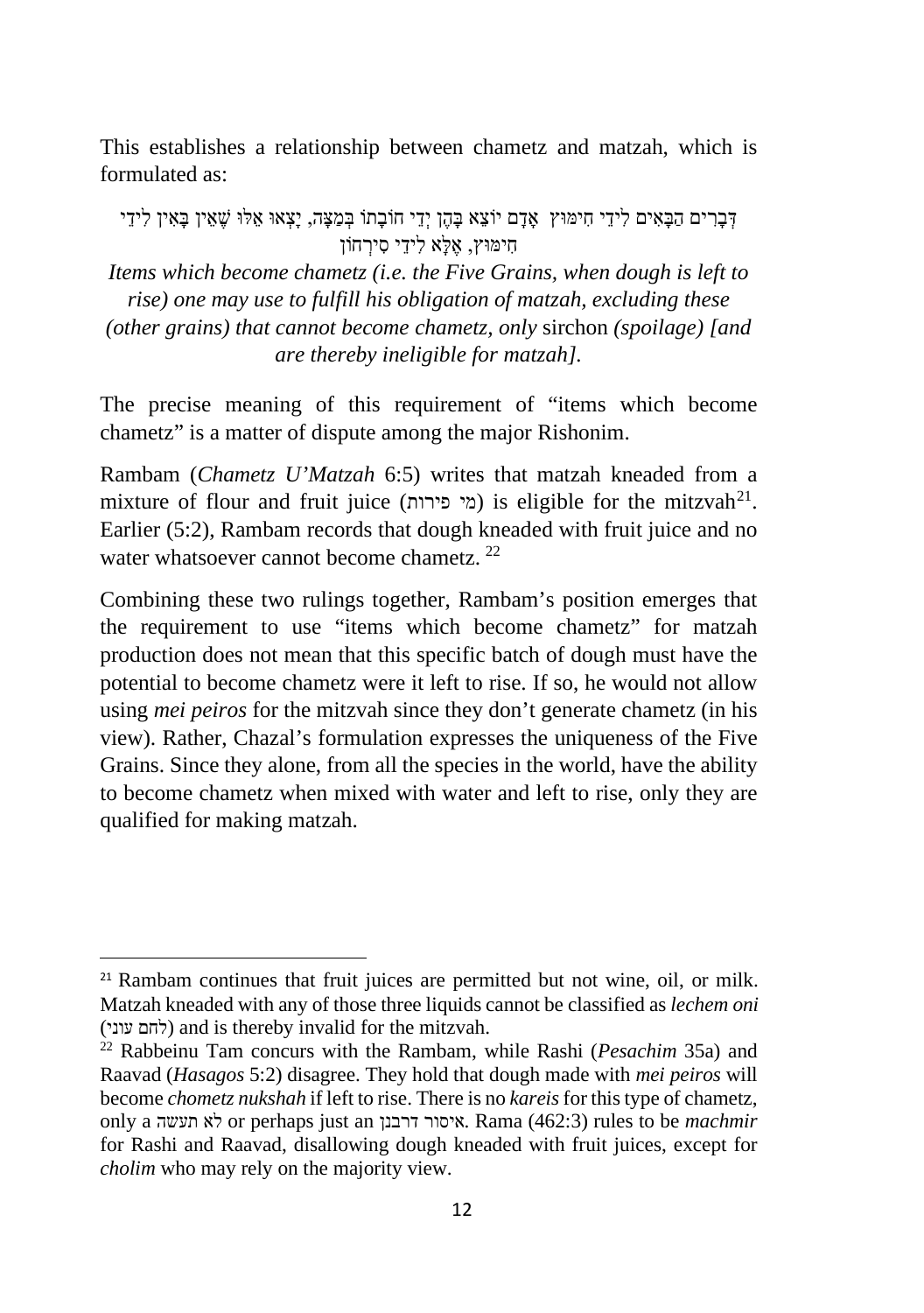It stands to reason, therefore, that the Rambam would allow using roasted kernels (*kilayos*) from the Five Grains to make matzah, even though mixing them with water will not produce chametz.<sup>[23](#page-13-0)</sup>

Disagreeing with the Rambam is an unnamed Rishon cited by the *Maggid Mishneh* (6:5) who holds that one does not discharge his obligation on *Leil HaSeder* by eating matzah from dough that was kneaded only with fruit juice. At least some water must be added in the mixture. *Maggid Mishnah* endorses this position as the proper halachah.

The *Maggid Mishneh*'s source is apparently the Ramban (both were Torah leaders in the Girona region of Spain, about a century apart). In *Milchemes HaShem* to *Pesachim* (10b, Rif) Ramban establishes: 1) the relationship between chametz and matzah determined by the *hekeish* requires that this specific dough must be an "item which can become chametz"; 2) the וּשְׁ מַ רְ תֶּ ם אֶ ת־הַ מַּ צּוֹת – פרשת ) matzah of) guarding (*shemirah* for requirement ז:יב בא (entails watching over the dough from becoming chametz during kneading. Dough that only contains fruit juice fails these criteria because it can never become chametz.

According to Ramban, the *mitzvah* of *shemirah* mandates that one must actively arrest the fermentation process by placing the dough in the oven to bake. Since dough made with roasted kernels circumvents the possibility of chometz totally, it's ineligible for the mitzvah of matzah at the Seder.

Whom do *Poskim* follow? *Pri Megadim* (*Mishbetzos* 461:2) and *Shulchan Aruch HaRav* (462:1) both rule in accordance with Ramban, *lechumrah*, disallowing roasted kernels for matzah. However, *Chayei Odom* (in *Nishmas Odom*, *Hilchos Pesach, Sh'ailah* 15) takes a different stand. He deals with a case where wheat was harvested for matzah while the stalks were still moist.<sup>[24](#page-13-1)</sup> To inhibit mold growth during storage, the stalks were

<span id="page-13-0"></span><sup>23</sup> This conclusion in the Rambam's *shitah* is assumed by the *Chayei Odom*, cited below. Rav Heinemann, however, asserts that even the Rambam might disallow *kilayos*. He permitted regular grains with fruit juice since they would become chometz had they been kneaded with water. However, deactivating gluten by heat changes the nature of the grain so much that even the Rambam could agree it cannot be used. See the discussion about deglutinized wheat below.

<span id="page-13-1"></span><sup>&</sup>lt;sup>24</sup> Great care is taken when harvesting wheat for matzah that the kernels should not be moist. Harvesting takes place in the afternoon after all dew has evaporated.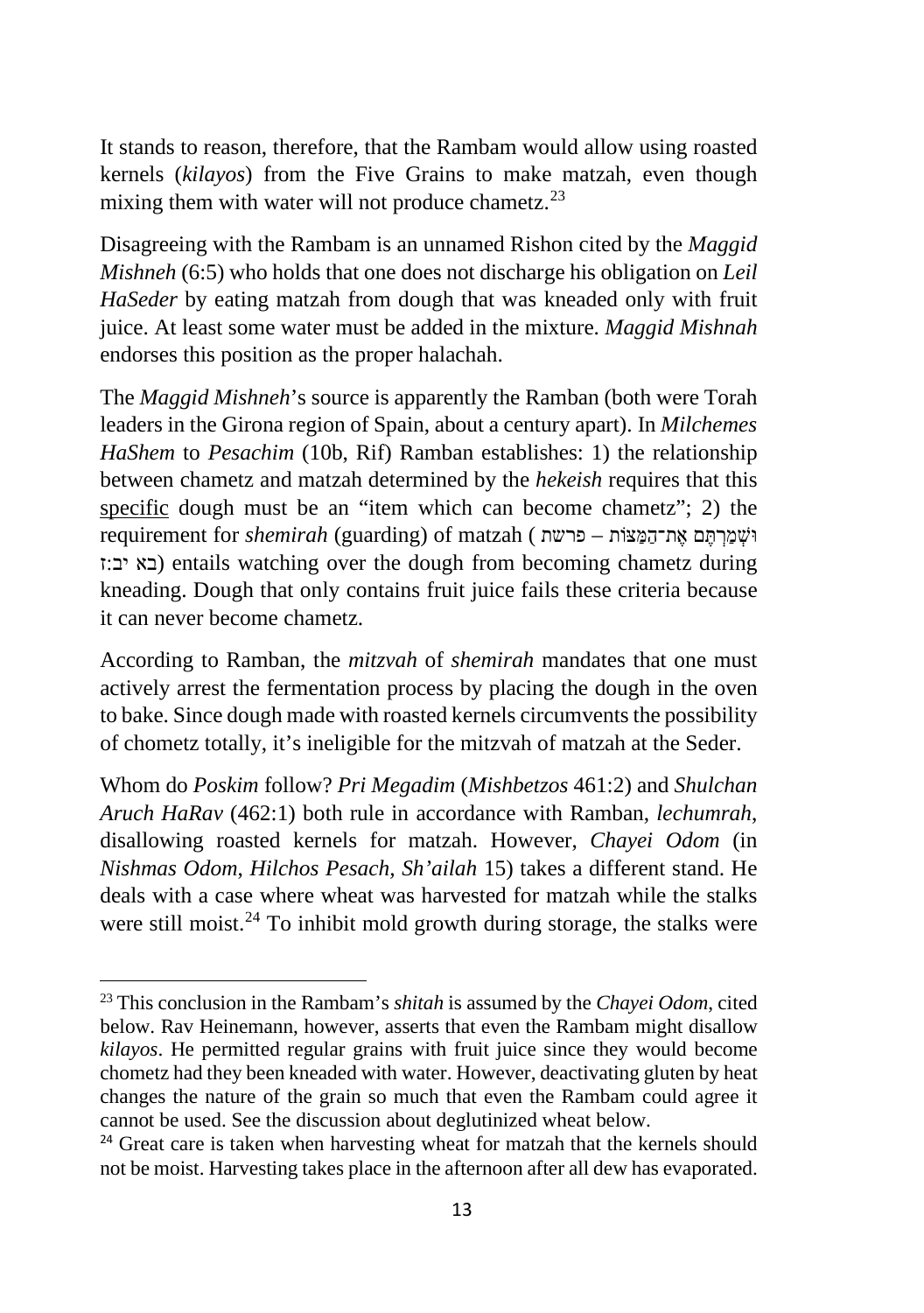dried in an oven – like *kilayos*. Are these kernels still fit for matzah? After a lengthy and exhaustive review of all the sources, he concludes that the Rambam's lenient opinion can be relied upon *bsha'as hadchak*, when there is no other alternative.

As with the question of absobed *mei peiros*, can this ruling of the *Chayei Odom*, issued for a fluke, unanticipated case, provide basis for an ongoing system that uses heated oat groats for baking matzah? Perhaps we must take the Ramban into account? Or does providing matzah to celiac sufferers qualify as a continual *sha'as hadchak*?

## **Outcomes for Oat Matzah**

From the above discussion we see that the unique challenges of oat matzah production are categorized into two types of difficulties (in addition to those typically encountered with regular wheat matzah production): one, a possible increase in the likelihood of chametz; two, producing matzah suitable for fulfilling the mitzvah at the Seder. As can be expected, various *Poskim* adopted different postures in their halachic judgements.

*Shevet HaLevi*'s response to Rav Westheim was that the *Chayei Odom*'s leniency to rely on the Rambam applies here and heated groats may be used to fulfill the mitzvah. This is especially so since it's not certain that these enzyme-deactivated groats truly attain the status of *kilayos*. To minimize the *chashash* of chametz, he concurred with a recommendation by Rav Westheim and other English Rabbonim to limit batch sizes and hasten production so that dough will reach the oven more quickly than in traditional wheat matzah production. However, because of lingering halachic doubts in this uncharted enterprise, he ruled that someone using oat matzah for the mitzvah should not make his own *brachah*. Instead, he should listen to *brachah* of *al achilas matzah* made by someone on standard matzah and be *yotzei* through *shomei'ah k'oneh*.

Rav Sternbuch (*Teshuvos v'Hanhagos* V:130) does not express any such hesitation about one making their own *brachah* on the mitzvah at the Seder. He is more concerned about the possible chametz issue. Therefore, he recommends that oat matzah kneaded with water should be reserved for

A sample is tested (by taste and in the lab) to confirm that moisture content is approximately 14% or below.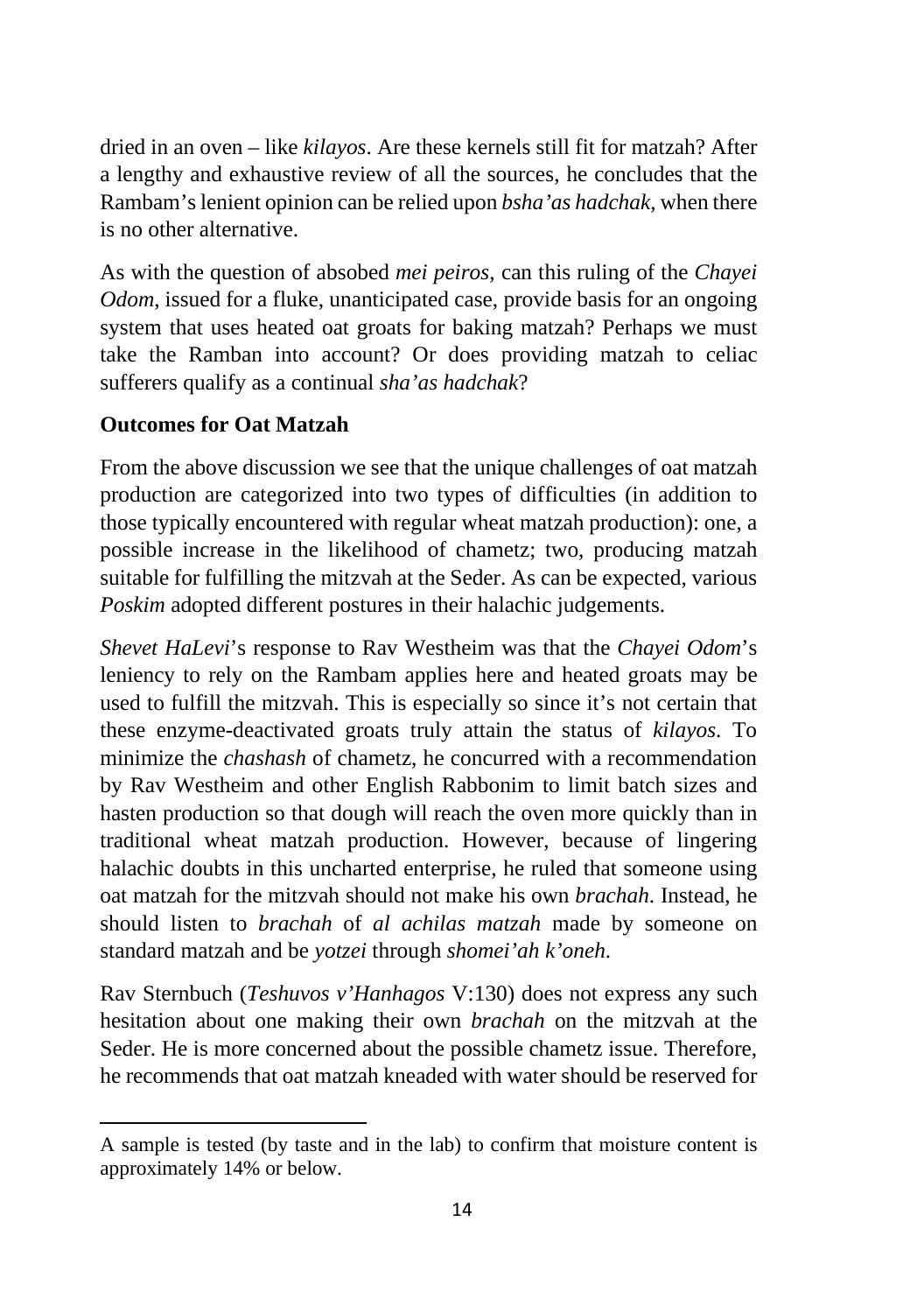the obligatory mitzvah. During the rest of Pesach, oat matzos kneaded with 100% fruit juice and no water should be consumed. Packaging should display a prominent mark that these matzos are exclusively for *cholim*.

Rav Elayshiv is quoted as allowing celiac sufferers to eat regular oat matzah made with water for the entire Yom Tov. However, for the Seder, they should make an effort to eat a *kezayis* of wheat matzah, if possible (*Mishnah Berurah*, *Dirshu* ed., *siman* 453, note 3).

## **Deglutenized Wheat**

Regular wheat bread typically has a gluten level of 75,000 ppm (parts per million). American labeling laws allow products with a gluten level below 20 ppm to be advertised as gluten-free. Just as a *hechsher* attests to a product's kosher status, there are certifications that verify a product's gluten-free status.

Currently, there is active scientific research to develop a genetically modified wheat plant with very low gluten (gliadin) content, below the threshold where it would have a deleterious effect on people with celiac disease.[25](#page-15-0) Previously, Italian researchers worked on reducing the gluten content in wheat through a form of hydrolysis (which breaks compounds into its component parts) using lacto-fermentation with specific lacto-bacilli and fungi.<sup>[26](#page-15-1)</sup>

Possibly, even the Rambam, who allows using dough mixed with fruit juice for the mitzvah even though that dough will never become chametz, would agree that deglutenized wheat is invalid for the mitzvah. A basic characteristic of wheat, as defined by Chazal, is its ability to ferment and become chametz. Removing gluten could effectively render the resultant wheat a sort of different species, no longer one of the Five Grains.<sup>[27](#page-15-2)</sup> Both

<span id="page-15-0"></span><sup>25</sup> <https://www.ncbi.nlm.nih.gov/pmc/articles/PMC6470674/>

<span id="page-15-1"></span><sup>2</sup>[6https://www.ncbi.nlm.nih.gov/pmc/articles/PMC1932817/](https://www.ncbi.nlm.nih.gov/pmc/articles/PMC1932817/),and <https://www.sciencedaily.com/releases/2011/01/110119120406.htm>

<span id="page-15-2"></span> $27$  See above, note  $#23$ , that Rav Heinemann holds roasted and deglutenized kernels are the same in this regard. Although see *Tosafos*, *Yevamos* 44a, כל ה"ד שאינו, for differentiation between intrinsic status and an impediment.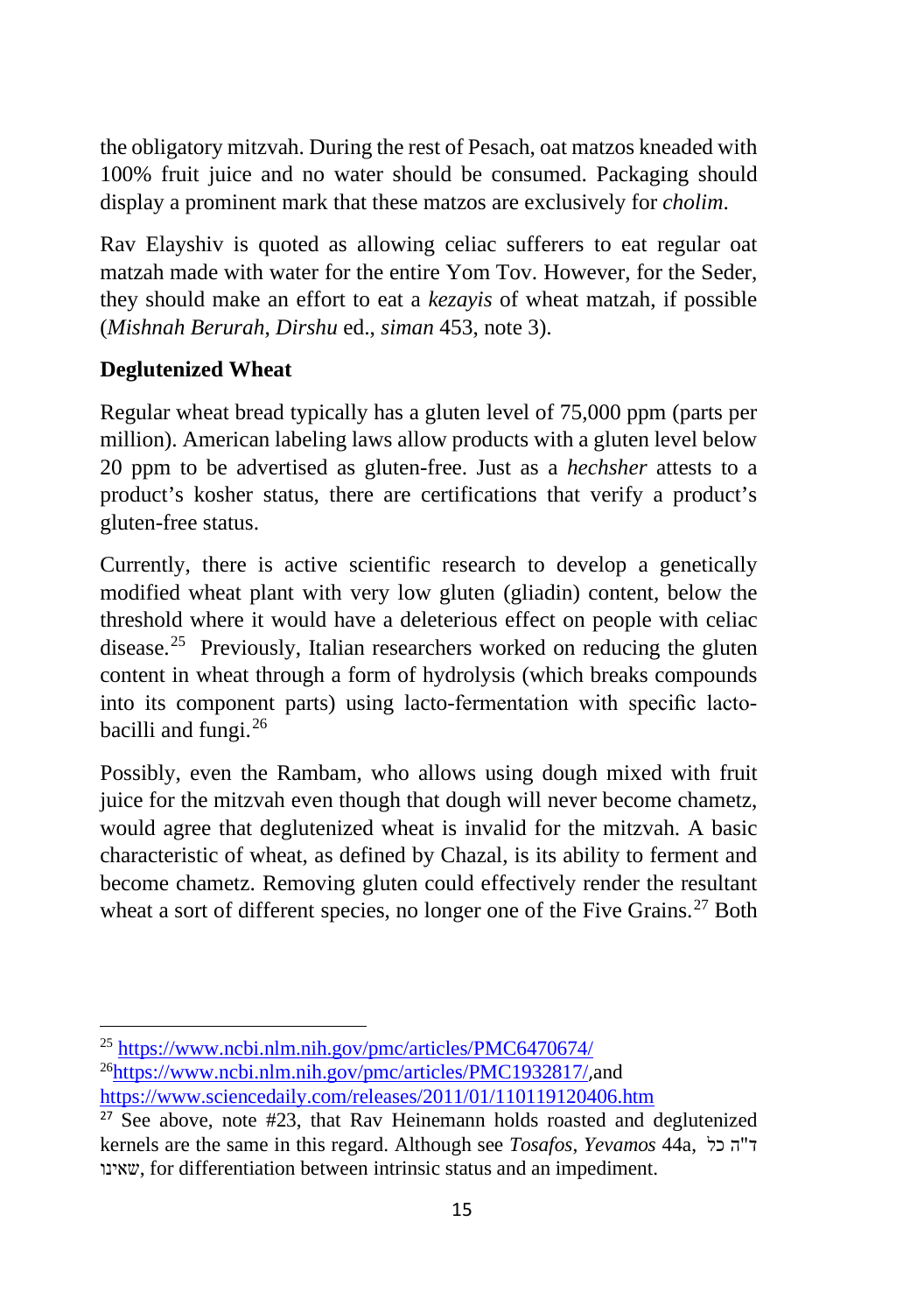Rav Wosner and Rav Elyashiv are reported as saying that matzah made with deglutenized wheat should not be used for the mitzvah.<sup>[28](#page-16-0)</sup>

In recent years, food items made with gluten-free wheat starch have become available. This starch is derived through a simple process of washing out the water-soluble starch from wheat dough or processed endosperm and then evaporating the water until a fine powdery starch is left. Because the gluten proteins have been removed (the result contains less than 5 ppm gluten), wheat starch does not lend any elasticity to dough and is primarily used as a thickener.<sup>[29](#page-16-1)</sup> Despite the presence of a wheat component, the *brachah* on products made with this starch is *shehakol* and cannot be used as an ingredient in matzah.[30](#page-16-2)

## **Improvements and Developments**

Over the past forty years oat matzah bakeries have continually improved and developed their production methods. Consequently, it is feasible that circumstances have changed sufficiently so that the *piskei halachah* quoted above may not apply to the products commonly used today.

One change took place in advance of Pesach 5773, when it was reported that the temperature and duration for heating groats used in Kestenbaum matzos was reduced from 350°F for 35 minutes – which generated the question of *kilayos* – to 270°F for 11 minutes. Moreover, dough that was subsequently made from these oats was allegedly tested and found that when left unbaked it fermented and became chametz. Based on this information, Rav Heinemann withdrew his primary objection to using these matzos for the mitzvah at the Seder (for people with no other option).

A far more significant change has taken place in recent years  $31$ . Oat matzah bakeries no longer heat the groats prior to milling, thus solving the problem

<span id="page-16-0"></span><sup>28</sup> See sources in *Piskei Teshuvos*, *siman* 453 note 8, and *Dirshu Mishnah Berurah*, *siman* 453 note 5, also *Ashrei Ho'Ish*, *Hilchos Pesach*. The effect this advancement would have on all the halachos outlined above in note #1 requires further exploration.

<span id="page-16-1"></span> $^{29}$  https://www.schaer.com/en-us/a/gluten-free-wheat-starch

<span id="page-16-2"></span><sup>30</sup> See *sefer V'Zos HaBrachah* (22:4). Usually, wheat starch is לדבק and not לטעם. When it's the primary ingredient ע"צל עוד.

<span id="page-16-3"></span><sup>&</sup>lt;sup>31</sup> Material contained from here until the end of this section is gleaned from communications (email and phone) with senior management at Lakewood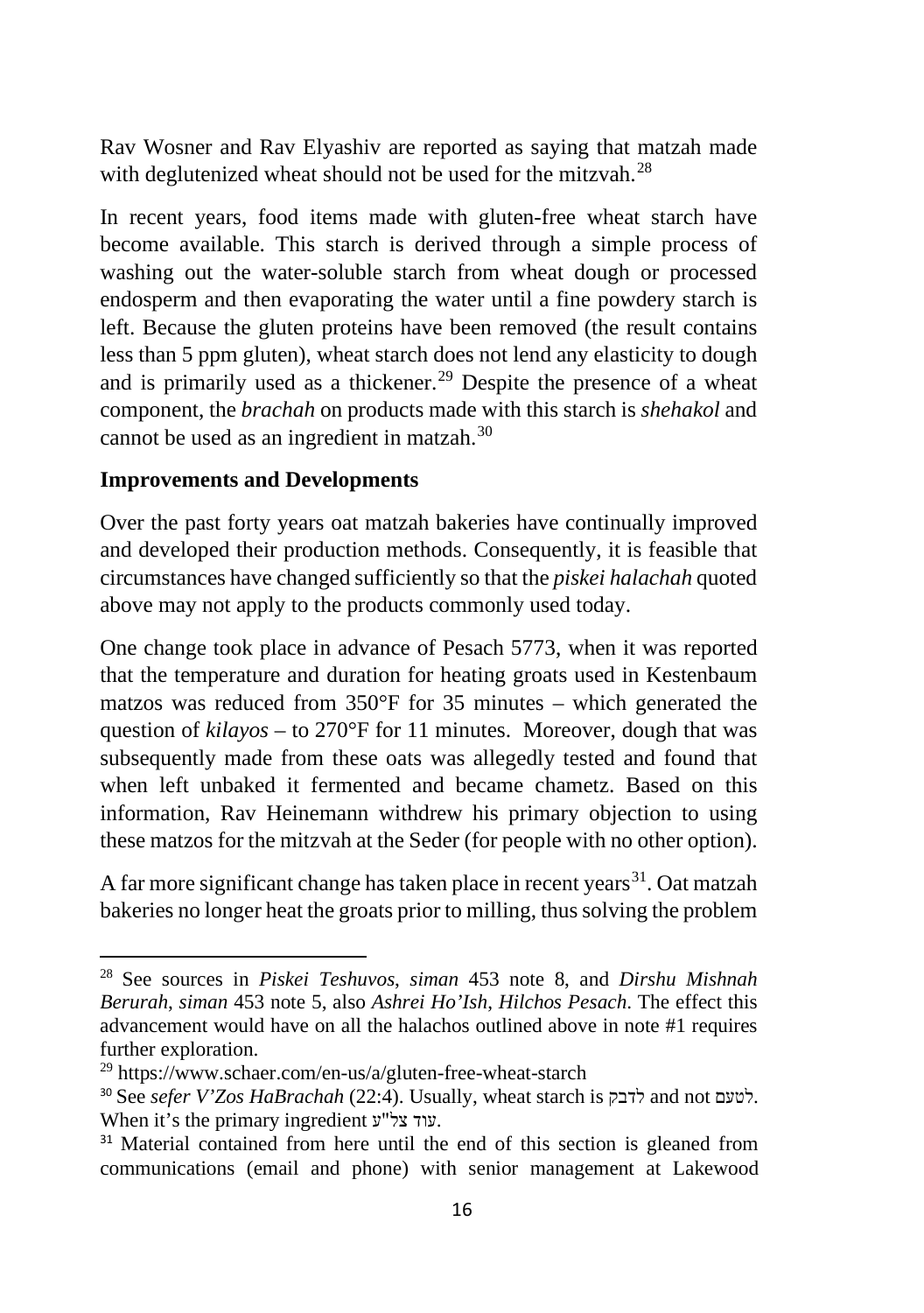of *kilayos*. Instead, they endeavor to mitigate the bitter taste by baking the oat flour into matzah soon after milling. The (broader) food industry considers the impact of the enzymatic reaction to be minimal within the first seven days. Most bakeries can accomplish this time frame, particularly for their hand matzah product.<sup>[32](#page-17-0)</sup>

Despite this effort, consumers still detect some bitterness in oat matzos not found in regular matzos. The degree of adverse taste depends on a few factors, including the growing conditions<sup>[33](#page-17-1)</sup>, how long after milling the matzos were baked, how long the matzos were exposed to air after being removed from sealed plastic packaging, and the sensitivity of a person's taste buds.

Like with wheat, the milling of oats is carefully controlled to prevent any heat build-up caused by grinding friction which would expedite chametz formation. But unlike wheat, oats have significantly higher fat content and produce an oily residue during grinding which impedes producing clean, workable flour. Out of necessity, matzah bakeries have innovated proprietary systems designed specifically for grinding oat matzah flour.<sup>[34](#page-17-2)</sup>

Now that the issue of eligibility for the mitzvah at the Seder has been resolved, the issue of chametz is left to be addressed. We saw that some *Poskim* felt that oats are similar to barley and the time allowance for dough to remain prior to baking should thereby be reduced from what is accepted for regular wheat dough ("18 minutes"). On a practical level, contemporary bakeries do not heed this concern. An argument to the contrary is advanced: considering that the chametz process is a function of

Matzah Bakery and Tiv Hashibolet in Eretz Yisroel. Their passion to help all segments of Klal Yisroel fulfill the mitzvah is apparent, far surpassing business considerations. Any misrepresentation of facts is solely the shortcoming of the author. I am very grateful to Rabbi Yosef Moshe Naiman for connecting me with Rabbi Yehoshua Perlman of Tiv Hashibolet.

<span id="page-17-0"></span> $32$  For machine matzah production this time frame is harder to control if the bakery does not have its own manufacturing equipment and ships their oat flour to an outside facility.

<span id="page-17-1"></span><sup>&</sup>lt;sup>33</sup> This article does not address the complications faced by matzah bakeries in sourcing gluten-free oat fields, which impacts the final product.

<span id="page-17-2"></span><sup>34</sup> On the subject of using machines for milling matzah flour, see *Kovetz Halachos* (*Piskei* Rav Shmuel Kamenetsky) who explains why it has the exact same level of *hiddur* as flour made in a hand (or bicycle) grinder.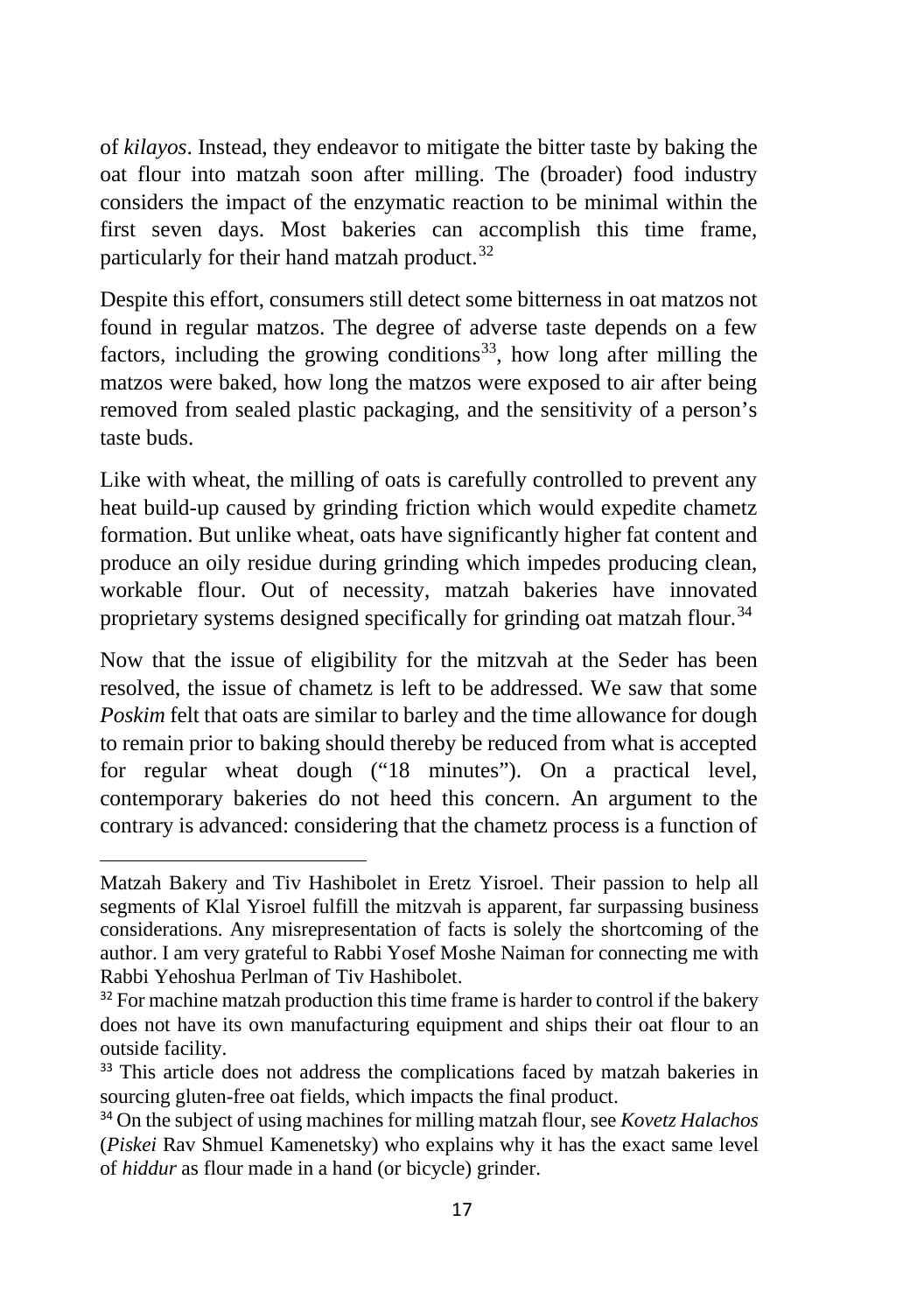the gluten component in dough, leads one to conclude that oats, which don't contain gluten, should take longer than wheat to become chametz. Empirical observation seems to support this notion. [35](#page-18-0)

Concern about the thickness of oat matzos is dealt with differently by various bakeries. Lacking gluten, oat flour dough crumbles easily and is difficult to handle. Efficiencies designed for producing thin wheat matzos don't work for oat matzos. Regular handmade wheat matzah has up to six people working the dough to make a matzah as thin as possible without ripping before it reaches the oven.<sup>[36](#page-18-1)</sup> Oat dough is very fragile and cannot withstand the intensity of this process. For oat matzah, often just a single person handles the dough all the way through. Even with this delicate touch, significant amounts of oat dough break apart during rolling and large quantities are discarded at the end of each production run. To keep the operation viable and meet production demands, many bakeries must roll their oat dough thicker than wheat.

Tiv Hashibolet takes a different route because they state as their goal to produce oat matzah that resembles wheat matzah as much as possible. They do not want anyone sitting at a Seder – particularly children - to feel they are using an 'inferior' product because of their health restrictions. For that aim they are willing to accept considerable product inefficiency.

For example, they strive for maximum tastiness by sifting the oat flour many times over, much more than is necessary, until they achieve a 'clean' result. The repercussion of this added step can be a 50% loss from the

<span id="page-18-0"></span><sup>&</sup>lt;sup>35</sup> Taking this logic further, an argument has been made that since the prevalent varieties of wheat available today have been genetically modified and contain much higher levels of gluten than natural wheat (currently only sold in specialty markets as "heritage" and "heirloom" varieties), the classic *shiur* of "18 minutes" which was based on natural wheat, should be reduced. Rav Heinemann rejects this notion. He points out that increased gluten only serves to form a stronger web trapping more of the fermentation gasses. It makes the leavening more noticeable but does not hasten the formation of chametz itself. (It should be noted that some claim the heightened gluten sensitivity detected among the population in recent decades stems from the widespread use of GMO wheat.)

<span id="page-18-1"></span><sup>36</sup> Stations in a typical commercial hand-matzah bakery, after initial mixing of water and flour are: kneader, '*finner*", slicer, roller, '*gomeir'*, transfer by pole, '*reddler'*, transfer by pole, baker.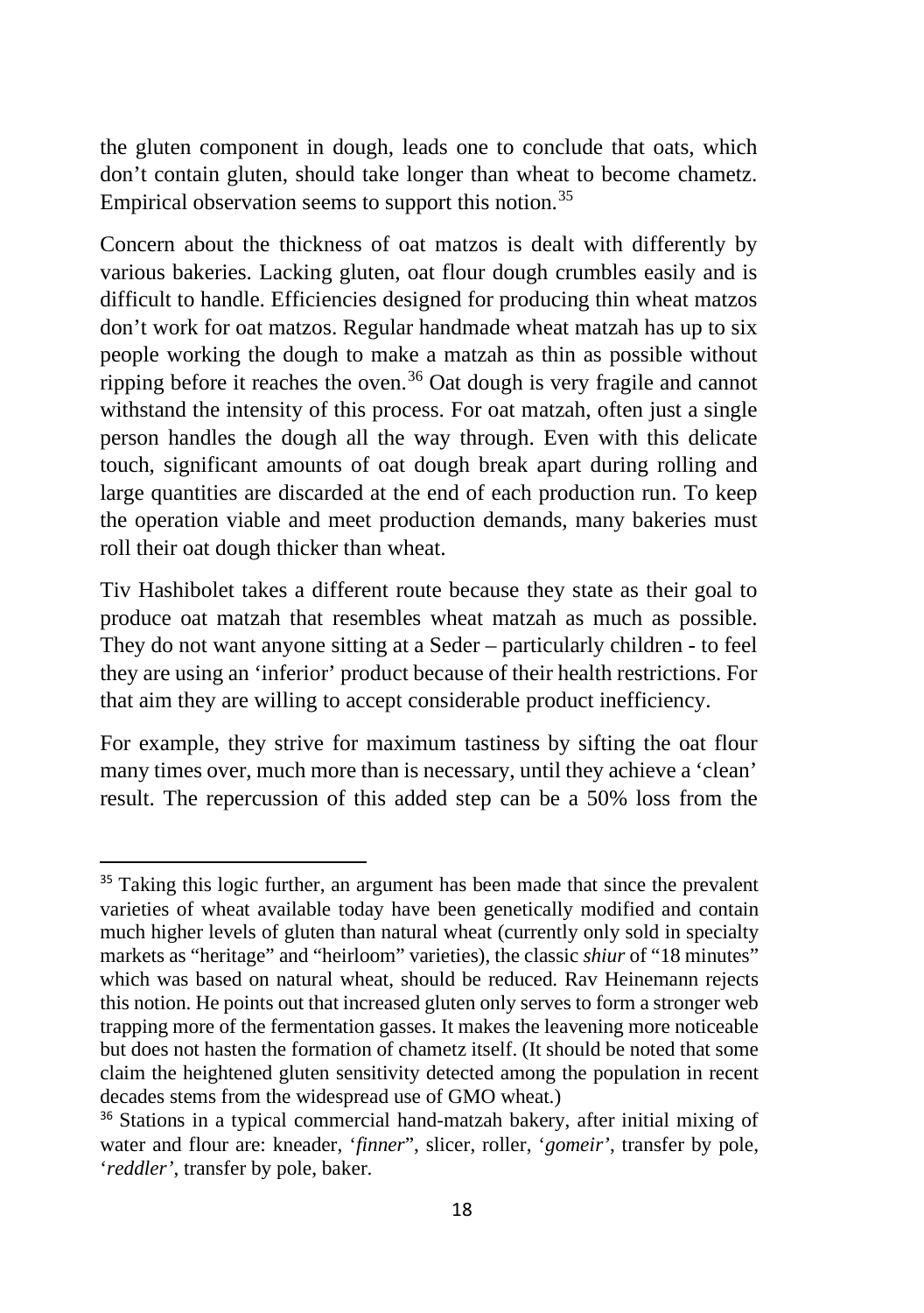starting stock.<sup>[37](#page-19-0)</sup> Achieving comparable thinness also adds additional impediments into an already arduous process. Starting off with a very wet dough helps keep the brittle mixture somewhat pliable for rolling, with much of that moisture getting absorbed into the paper which covers the wooden tables and poles<sup>[38](#page-19-1)</sup> (for traditional reasons, they don't use metal). The thinness further increases the yield loss which they accept as a tradeoff in their quest for oat matzos on par with wheat matzos.

Even Tiv Hashibolet has not succeeded in making oat matzos the same size (diameter) as regular wheat matzos. Their attempt at making large, thin oat matzos resulted in numerous broken matzos with a very small number of *shleimos* usable for *lechem mishneh*.

Commercial manufacturing always presents a tension between quality and volume, and matzah bakeries are no different. On one hand, they want to maintain the highest standards of kashrus, but on the other hand they must meet the quantities demanded by their customers. This struggle is more acute with oat matzos, which can cost triple the amount of their wheat counterpart.[39](#page-19-2) There is a risk that uninformed consumers who seek glutenfree matzos may be drawn to lower cost "matzah-like" products on the market that are made with potato starch and have no connection to the mitzvah. (Manufacturers have improved their labeling of such products.)

Tiv Hashibolet addresses this by offering two tiers of product. The vaunted *Badatz Eidah HaCharedis* approves their "*Chaburah* 18 minute" oat

<span id="page-19-0"></span><sup>&</sup>lt;sup>37</sup> Tiv Hashibolet says it takes them up to four days of baking to produce what other bakeries produce in just one day!

<span id="page-19-1"></span><sup>&</sup>lt;sup>38</sup> In the beginning, oat matzos were not folded over on a stick to be inserted in the oven like ordinary wheat matzos since they would break apart. Instead, they were placed on a sheet and maneuvered onto the oven floor. Today, oat matzos are folded on a stick, with the expectation that many will crumble and fall to the floor before reaching the oven (something which does not happen with wheat matzos). Once left to bake in the oven they stay together well enough to be flipped.

<span id="page-19-2"></span><sup>&</sup>lt;sup>39</sup> The high cost is understandable given the difficulty in producing oat matzos and the attendant yield losses. In addition, unpredictable factors such as weather – temperature and humidity – play a role in whether a day's oat matzah production will be successful or a loss. While atmospheric conditions are a factor in any baking operations, it usually affects the ingredient proportions. With oat matzah, the wrong weather, on rare occasion, can make baking impossible for the day.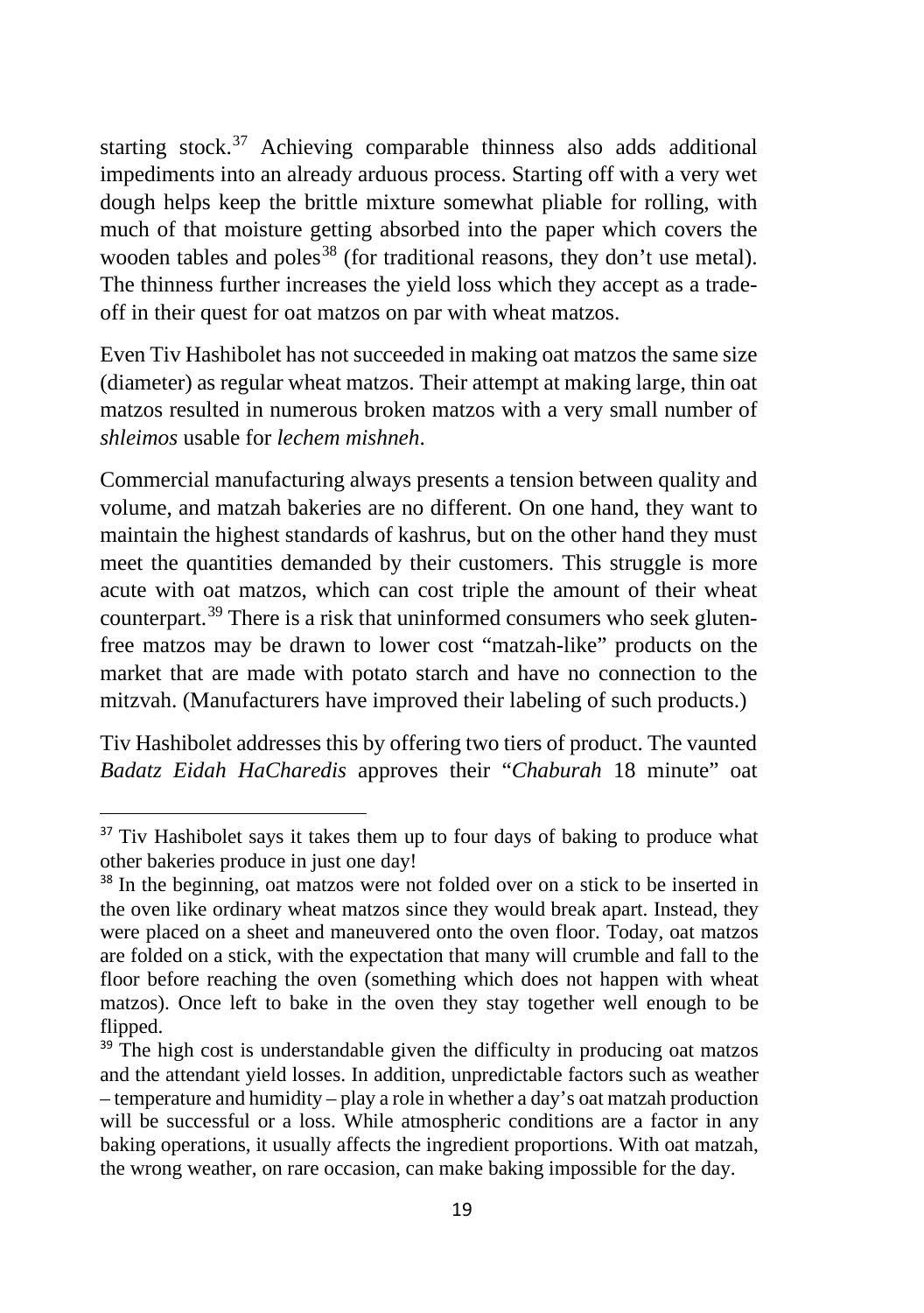matzah productions. While the *Badatz* hesitates to authorize use of their widely recognized flowery symbol on oat matzah packaging – in deference to the *Minchas Yitzchak*, their past leader, who did not sanction them –their name appears in print along with a prominent disclaimer that the product is not for general use, only for people sensitive to gluten. Tiv Hashibolet additionally produces a less costly variety bearing the *hechsher* of *Rabanut Yerushalayim Mehadrin*, also with a disclaimer. This product is made with the same attention and care, but the production goes a few minutes longer between total clean-outs.<sup>[40](#page-20-0)</sup>

#### 03800820

#### **Chometz vs. Matzah and Subjugating the Existential Enemy**

This fundamental dispute between Rambam and Ramban about the relationship between chametz and matzah provides a portal into the message of the mitzvah.

Radbaz (prolific leader of 16th century Egyptian Jewry) in a *teshuvah* (977) investigates the Torah's seeming hyper-sensitivity toward chametz on Pesach. Not only does eating chametz incur a harsh punishment, *kareis*, the prohibition carries other exceptional stringencies, on both the Torah and Rabbinic levels. Namely, the injunction against chametz includes both eating and deriving benefit; even a speck of chametz that becomes mixed with food on Pesach prohibits the mixture as chametz is not nullified ( אָסוּר הוּ ֶשּׁ ַמ ְבּ ;(the obligation to search for chametz and rid it from one's possession goes well beyond any other *issurim* – even for *avodah zarah* this isn't required!

Radbaz concludes from these halachos that while all mitzvos convey an underlying lesson and message, when it comes to chametz on Pesach the straightforward *peshat* is its symbolism. Chazal teach that chametz represents the *Yetzer HoRa<sup>41</sup>*, the insidious inclination that infiltrates our

<span id="page-20-0"></span><sup>40</sup> Machine matzos from Eretz Yisroel not marked "*Chaburah*" (even when *shemurah*) often utilize the 22.5-minute definition of a *mil*. See Rabbi Tzvi Rosen's article, *Machine Matzos: Timing is Everything!*, in Kashrus Kurrents, Spring 2009[,](http://www.star-k.org/articles/articles/seasonal/342/machine-matzos/) www.star-k.org/articles/articles/seasonal/342/machine-matzos/<br><sup>41</sup> היין השאור והדבש הן <sup>41</sup> /machine-matzos-

הן יצר הרע עצמו, כמו שאמרו רז"ל לענין חמץ ומצה בפסח צריך אדם לפנות לבבו מיצר הרע; ע"ע רמ"א בס' תורת העולה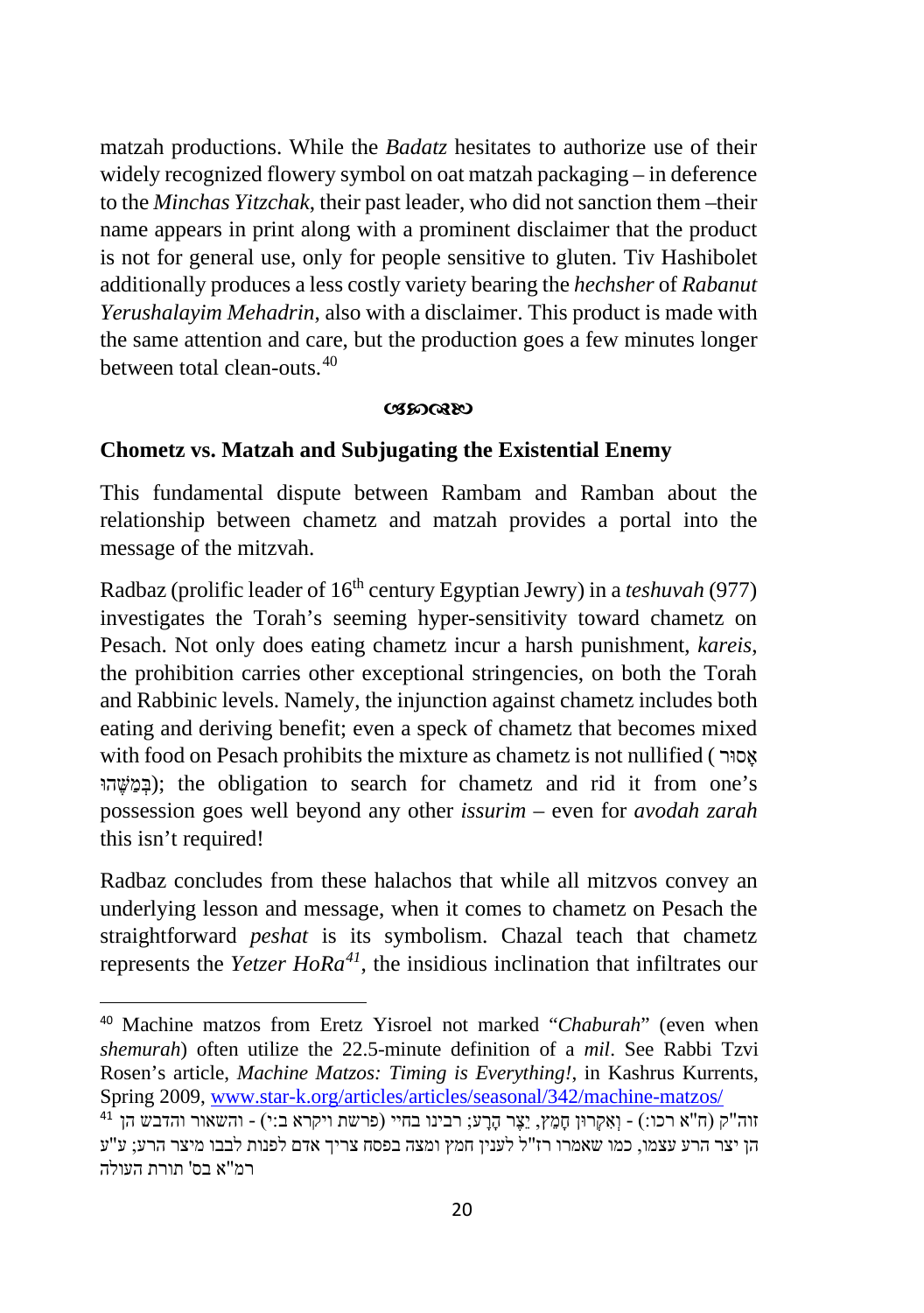consciousness and lures us to pursue a spiritually harmful path. Just as a bit of sourdough starter (שְׁבָּעִיסָה – Berachos 17a) is all it takes to catalyze a modest combination of flour and water causing it to expand and rise beyond proportion, or one minuscule cell can metastasize, רְחֲמַנַא לְצָלַן, into a devastating force, so too once the *Yetzer HoRa* gains a foothold, no matter how small, it can grow, at first slowly then rapidly, and eventually overwhelm our moral sense and judgement. One must eradicate the *Yetzer HoRa* and eliminate its influence, bursting the overblown fantasies it projects, to gain the clarity needed for succeeding in his life mission.

All year we contend with the *Yetzer HoRa*. A perpetual tug-of-war, it pulls us downwards as we strive to ascend higher, or at least maintain traction. On Pesach, the holiday of freedom, in our quest to break free and soar to attain the lofty spiritual heights afforded by the Yom Tov, we are enjoined to rid ourselves from the representation of the *Yetzer HoRa*.

Matzah, the antipode of chametz, symbolizes redemption from the shackles of body and mind. The *hekeish* between matzah and chametz shows they are not disparate entities. Rather, one is an outgrowth of the other. Matzah is a product that results from the abnegation of chametz.

The Rambam's approach is that matzah is produced from grain that could conceivably become chametz. It's not necessary for this specific dough to have the ability to reach that point. This demonstrates that vanquishing the *Yetzer HoRa* does not require head-on confrontation. Success is achievable by recognizing the existence of evil and acknowledging its latent destructive forces, and then choosing a path that circumvents danger.

This course reflects the task with which *Odom HaRishon* was initially charged. Midrash *Koheles Rabbah* (7:13)[42](#page-21-0) describes how *HaKadosh Baruch Hu* placed him in Gan Eden and took him around to every tree in the Garden saying, "See my handiwork, how beautiful and praiseworthy it is. All that I created is for your benefit. Take care not to ruin it and destroy my world, etc."

*Odom* understood the ruination and destruction that could be wrought by following the *Yetzer HoRa*. Choosing to engage only with good would have been an accomplishment worthy of ushering in the epoch of eternal

<span id="page-21-0"></span><sup>42</sup> Cited in *Mesilas Yeshorim*, chap. 1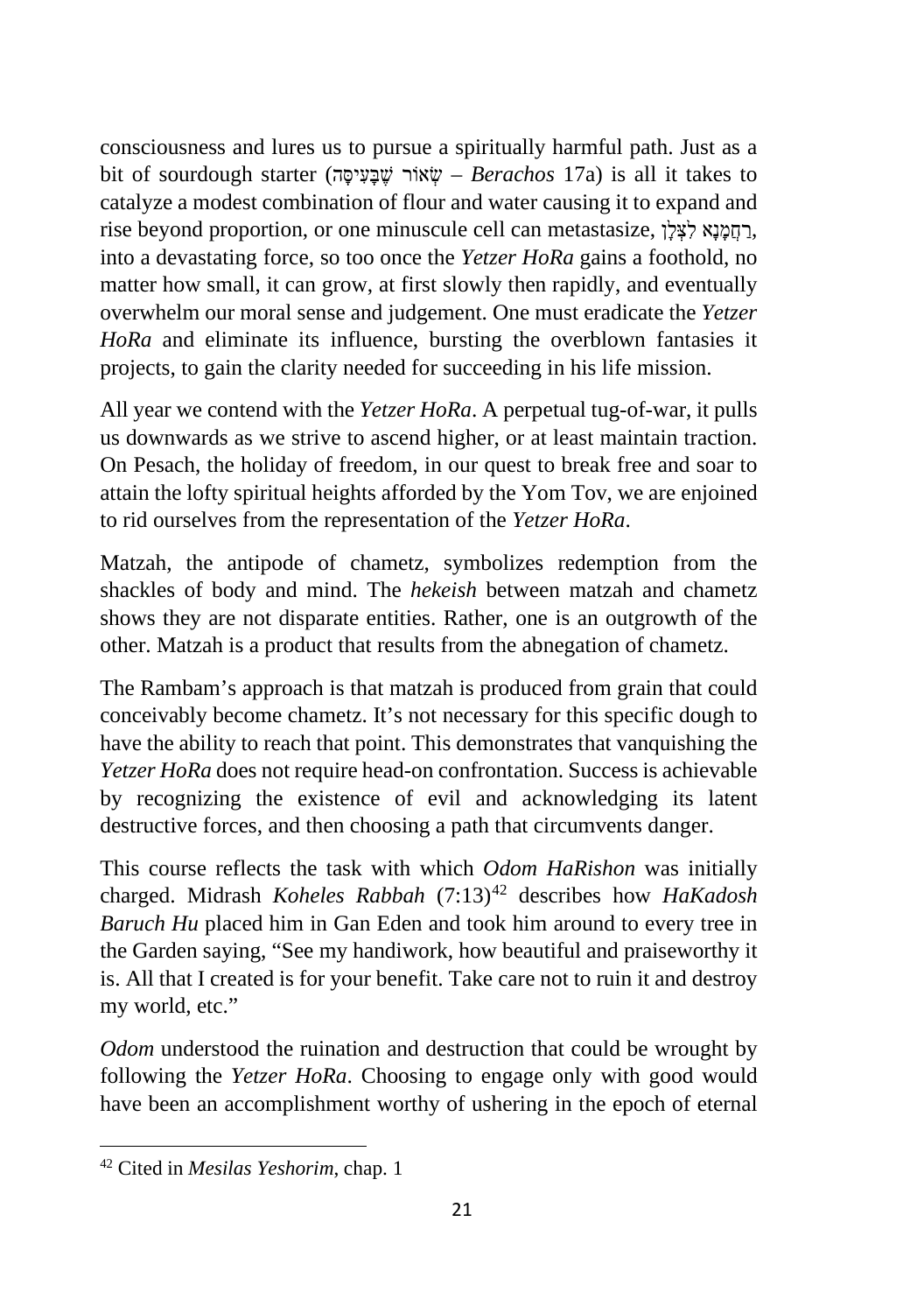*geulah*. Just like grain is eligible for matzah through its potential for becoming chametz, similarly, man's redemption is possible through his potential to encounter evil, with no need for direct engagement.

The Ramban has a different conception. He requires actively suppressing the formation of chametz in order to produce matzah. Overcoming the *Yetzer HoRa* involves confronting it directly. In this realm, one must struggle to remain in control without succumbing to its alluring temptations. Constant *shemirah* is required to stay on guard and not be left vulnerable. *Geulah* arrives when the evil force is neutralized.

Such is the pathway introduced after *Odom* and *Chavah* partook from the *Eitz HaDaas* and the serpent injected its venom into mankind<sup>[43](#page-22-0)</sup>. The battle ground shifted from evil lurking along the periphery, which can be avoided, and became an internal clash where the *Yetzer HoRa* is invariably engaged. Hashem told Kayin:

הַלוֹא אִם־תֵּיטִיב שָׂאֵת וְאִם לֹא תֵיטִיב לַפֶּתַח חַטָּאת רֹבֵץ וְאֵלֶיךָ תְּשׁוּקֶתוֹ וְאַתָּה תִּמְשָׁל־בּוֹ (ז:ד בראשית *...* (*if you do not improve, sin crouches at the door; Its urge is directed toward you, yet you can master it.*

The allure of *cheit* is ever-present; either we control it, or it controls us.

Gemara (*Sukkah* 52) describes how in the future, when Hashem will slaughter the *Yetzer HoRa*, both Tzadikim and Reshoim will cry. Tzadikim will be overwhelmed as it will appear they resisted a force as formidable as a mountain, while Reshoim will feel deep sorrow for failing to resist a force no stronger than a strand of hair. The *Bais HaLevi* (*Parshas Bereishis*) asks, which depiction is correct? Is the *Yetzer Hora* powerful like a mountain, or weak like a piece of hair?

Adapting his explanation to our premise, the answer is that both are true. It depends on the mode of interaction. A Tzadik takes precautions, at times extreme, to avoid direct engagement. Despite not experiencing it up close, he is fully aware of the danger and does everything in his power to steer clear of the *Yetzer HoRa*. He's not interested in becoming entangled with such a foe. In the future, when he realizes how indominable the *Yetzer HoRa* really was, he will be astonished and wonder how he successfully

<span id="page-22-0"></span><sup>43</sup> See Gemara Shabbos 146a; *Beis HaLevi*, *Parshas Bereishis*, האדם הן ה"ד